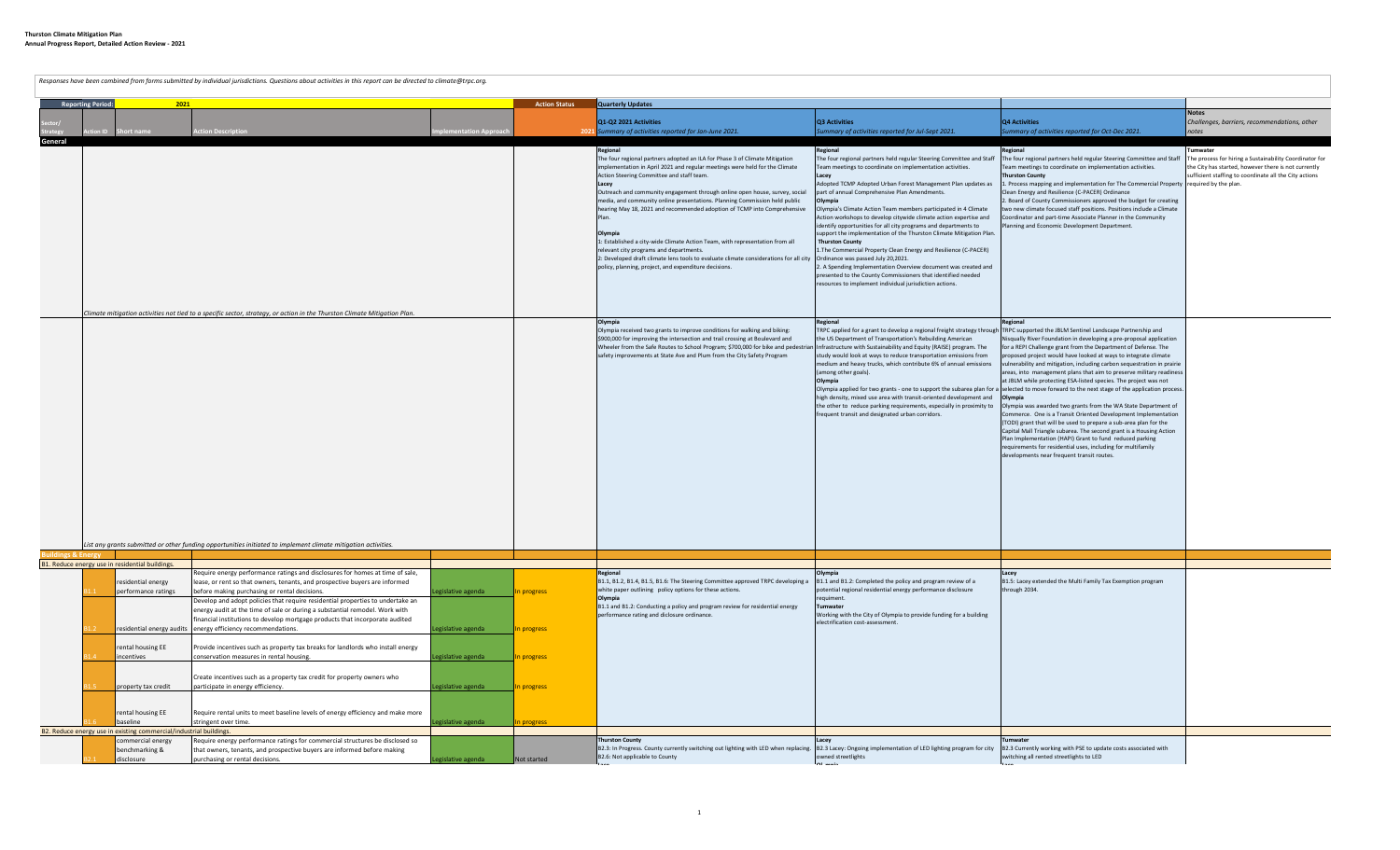|                                      | <b>Reporting Period:</b> | 2021                                                     |                                                                                                                               |                         | <b>Action Status</b> | <b>Quarterly Updates</b>                                                                                                                                  |                                                                           |                                                                     |                                                     |
|--------------------------------------|--------------------------|----------------------------------------------------------|-------------------------------------------------------------------------------------------------------------------------------|-------------------------|----------------------|-----------------------------------------------------------------------------------------------------------------------------------------------------------|---------------------------------------------------------------------------|---------------------------------------------------------------------|-----------------------------------------------------|
|                                      |                          |                                                          |                                                                                                                               |                         |                      |                                                                                                                                                           |                                                                           |                                                                     |                                                     |
|                                      |                          |                                                          |                                                                                                                               |                         |                      | Q1-Q2 2021 Activities                                                                                                                                     | <b>Q3 Activities</b>                                                      | <b>24 Activities</b>                                                | Challenges, barriers, recommendations, other        |
|                                      |                          |                                                          | on Descript                                                                                                                   | ementation Approa       |                      |                                                                                                                                                           |                                                                           |                                                                     |                                                     |
|                                      |                          |                                                          |                                                                                                                               |                         |                      | ummary of activities reported for Jan-June 2021.                                                                                                          | mmary of activities reported for Jul-Sept 2021.                           | immary of activities reported for Oct-Dec 2021.                     |                                                     |
|                                      |                          |                                                          |                                                                                                                               |                         |                      | B2.3 Ongoing implementation of LED lighting program for city owned street lights. B2.3: In August, 2021, Facilities staff completed a lighting project at |                                                                           | Same as last quarter.                                               |                                                     |
|                                      |                          |                                                          |                                                                                                                               |                         |                      | The program began in 2015, and has installed 3,000 LEDs, with 2,200 more to be                                                                            | the Regional Fire Training Center to improve overall lighting and         |                                                                     |                                                     |
|                                      |                          |                                                          |                                                                                                                               |                         |                      |                                                                                                                                                           |                                                                           |                                                                     |                                                     |
|                                      |                          |                                                          | nstall LED lighting in public-sector buildings and infrastructure (e.g., street lights,                                       |                         |                      | installed between now and a target year of 2025. Annual energy savings - PSE bills replace fluorescent fixtures with LEDs. Olympia invested 290 hours of  |                                                                           |                                                                     |                                                     |
|                                      |                          | LED lighting                                             | traffic signals).                                                                                                             | dividual jurisdictions  | xisting/Ongoing      | vent from \$513,000 to \$270,000 - a 57% energy savings on average.                                                                                       | acilities labor to replace 145 light fixtures in three separate buildings |                                                                     |                                                     |
|                                      |                          |                                                          |                                                                                                                               |                         |                      |                                                                                                                                                           | on the campus. This project increased lighting efficiency 33 percent or   |                                                                     |                                                     |
|                                      |                          |                                                          |                                                                                                                               |                         |                      |                                                                                                                                                           | the fluorescent to LED conversion and is expected to last twice as long   |                                                                     |                                                     |
|                                      |                          |                                                          |                                                                                                                               |                         |                      |                                                                                                                                                           | as the previous fluorescent fixtures.                                     |                                                                     |                                                     |
|                                      |                          |                                                          | Create an incentive program for the installation of reflective roofs on commercial                                            |                         |                      |                                                                                                                                                           | Tumwater                                                                  |                                                                     |                                                     |
|                                      |                          | cool roofs                                               | buildings to reduce building energy consumption and the urban heat island effect. <b>Individual jurisdictions</b>             |                         | Not started          |                                                                                                                                                           | B2.3 Ongoing implementation of LED lighting program for city owned        |                                                                     |                                                     |
|                                      |                          |                                                          |                                                                                                                               |                         |                      |                                                                                                                                                           | street lights.                                                            |                                                                     |                                                     |
|                                      |                          |                                                          |                                                                                                                               |                         |                      |                                                                                                                                                           |                                                                           |                                                                     |                                                     |
|                                      |                          |                                                          |                                                                                                                               |                         |                      |                                                                                                                                                           | <b>Thurston County</b>                                                    |                                                                     |                                                     |
|                                      |                          |                                                          |                                                                                                                               |                         |                      |                                                                                                                                                           | 1. The Commercial Property Clean Energy and Resilience (C-PACER)          |                                                                     |                                                     |
|                                      |                          |                                                          | Set energy efficiency performance standards for commercial buildings with gross                                               |                         |                      |                                                                                                                                                           | Ordinance was passed July 20,2021.                                        |                                                                     |                                                     |
|                                      |                          | erformance standard                                      | loor areas smaller than 50,000 square feet.                                                                                   | gislative agenda        | Not started          |                                                                                                                                                           |                                                                           |                                                                     |                                                     |
|                                      |                          | B3. Reduce energy use across building types.             |                                                                                                                               |                         |                      |                                                                                                                                                           |                                                                           |                                                                     |                                                     |
|                                      |                          |                                                          |                                                                                                                               |                         |                      | No partner activities reported during this period.                                                                                                        | No partner activities reported during this period.                        | No partner activities reported during this period.                  |                                                     |
|                                      |                          | energy education                                         | Provide educational resources and technical assistance to industry professionals,                                             |                         |                      |                                                                                                                                                           |                                                                           |                                                                     |                                                     |
|                                      |                          |                                                          | building owners and managers on all aspects of energy efficient building design,                                              |                         |                      |                                                                                                                                                           |                                                                           |                                                                     |                                                     |
|                                      |                          |                                                          | retrofits, and operations for new and existing buildings.                                                                     |                         |                      |                                                                                                                                                           |                                                                           |                                                                     |                                                     |
|                                      |                          |                                                          |                                                                                                                               | upporting partner (PSE) | xisting/Ongoing      |                                                                                                                                                           |                                                                           |                                                                     |                                                     |
|                                      |                          |                                                          |                                                                                                                               |                         |                      |                                                                                                                                                           |                                                                           |                                                                     |                                                     |
|                                      |                          |                                                          |                                                                                                                               |                         |                      |                                                                                                                                                           |                                                                           |                                                                     |                                                     |
|                                      |                          |                                                          | Partner with public, private, non-profit, and faith-based organizations to facilitate                                         |                         |                      |                                                                                                                                                           |                                                                           |                                                                     |                                                     |
|                                      |                          |                                                          | rapid deployment and public awareness of high-profile demonstration buildings                                                 | Supporting partner      |                      |                                                                                                                                                           |                                                                           |                                                                     |                                                     |
|                                      |                          | exemplary buildings                                      |                                                                                                                               | (heitified)             | Not started          |                                                                                                                                                           |                                                                           |                                                                     |                                                     |
|                                      |                          |                                                          | that use innovative energy efficiency and/or technology to limit energy use.                                                  |                         |                      |                                                                                                                                                           |                                                                           |                                                                     |                                                     |
|                                      |                          |                                                          | Develop data methodology to monitor use and impacts of green building                                                         |                         |                      |                                                                                                                                                           |                                                                           |                                                                     |                                                     |
|                                      |                          |                                                          | ncentives, to inform future incentives and develop recommendations for policy                                                 |                         |                      |                                                                                                                                                           |                                                                           |                                                                     |                                                     |
|                                      |                          | green building tracking                                  | or programs.                                                                                                                  | gionally coordinated    | Not started          |                                                                                                                                                           |                                                                           |                                                                     |                                                     |
|                                      |                          | B4. Reduce energy use in new buildings or redevelopment. |                                                                                                                               |                         |                      |                                                                                                                                                           |                                                                           |                                                                     |                                                     |
|                                      |                          |                                                          |                                                                                                                               |                         |                      |                                                                                                                                                           |                                                                           |                                                                     |                                                     |
|                                      |                          |                                                          | Require that new local government facilities and other public buildings                                                       |                         |                      | <b>Thurston County</b>                                                                                                                                    | No partner activities reported during this period.                        | No partner activities reported during this period.                  | B4.12 - Olympia Community Solar reports requiring   |
|                                      |                          | reen public buildings                                    | emonstrate green building technologies and practices.                                                                         | gionally coordinated    | progress             | B4.5: In progress                                                                                                                                         |                                                                           |                                                                     | submetering for multifamily may create a barrier to |
|                                      |                          |                                                          | Offer streamlined permitting, lower fees, or other incentives for projects that                                               |                         |                      | acev                                                                                                                                                      |                                                                           |                                                                     | nstalling renewables. Consider revising/removing    |
|                                      |                          |                                                          |                                                                                                                               |                         |                      | .4.5 permitting incentives - 2 development projects approved that took advantage                                                                          |                                                                           |                                                                     | ction                                               |
|                                      |                          | permitting incentives                                    | neet green building certification standards.                                                                                  | tionally coordinated    | xisting/Ongoin       | of density bonus for implementing solar and LEED equivalent for multifamily                                                                               |                                                                           |                                                                     |                                                     |
|                                      |                          |                                                          | Create a local property tax reduction or credit for new buildings that meet an                                                |                         |                      | development on Carpenter Rd and Martin Way. (LMC 16.23.020)                                                                                               |                                                                           |                                                                     |                                                     |
|                                      |                          | EE tax exemptions                                        | nergy efficiency performance standard.                                                                                        | gislative agenda        | progress             |                                                                                                                                                           |                                                                           |                                                                     |                                                     |
|                                      |                          |                                                          | Provide land use incentives (such as floor area ratio, density bonus, height bonus,                                           |                         |                      | Olympia                                                                                                                                                   |                                                                           |                                                                     |                                                     |
|                                      |                          |                                                          |                                                                                                                               |                         |                      | B4.4: Councilmember Lisa Parshley presented a referral to Olympia City Council,                                                                           |                                                                           |                                                                     |                                                     |
|                                      |                          |                                                          | r parking reductions) for zero-net carbon buildings or other applications that                                                |                         |                      | requesting that the Land Use & Environment Committee draft a decarbonization                                                                              |                                                                           |                                                                     |                                                     |
|                                      |                          | land use incentives                                      | dramatically increase energy efficiency.                                                                                      | gionally coordinated    | Not started          | resolution to formalize the City's investment in clean energy and commitment to                                                                           |                                                                           |                                                                     |                                                     |
|                                      |                          | permit counter technical                                 | Hire or contract with dedicated green building specialists to provide technical                                               |                         |                      | city-wide decarbonization. The resolution should: Require all new city-owned                                                                              |                                                                           |                                                                     |                                                     |
|                                      |                          | assistance                                               | ssistance through the permitting and development process.                                                                     | anoitoihainini leubivit | Not started          | buildings and major renovations of existing buildings to exclude natural gas,                                                                             |                                                                           |                                                                     |                                                     |
|                                      |                          |                                                          |                                                                                                                               |                         |                      | require fossil fuel infrastructure to be replaced with fossil fuel free infrastructure                                                                    |                                                                           |                                                                     |                                                     |
|                                      |                          | grid-connected                                           | Require smart appliances in new construction, especially water heaters that                                                   |                         |                      |                                                                                                                                                           |                                                                           |                                                                     |                                                     |
|                                      |                          | appliances                                               | control timing of demand.                                                                                                     | gislative agenda        | Not started          | at the end of useful life, and direct staff to evaluate the transition away from fossil                                                                   |                                                                           |                                                                     |                                                     |
|                                      |                          |                                                          | Require submetering for new multifamily buildings so residents can track energy                                               |                         |                      | uel infrastructure as a part of future building condition assessments.                                                                                    |                                                                           |                                                                     |                                                     |
|                                      |                          | ultifamily submetering                                   |                                                                                                                               | zislative agenda        |                      |                                                                                                                                                           |                                                                           |                                                                     |                                                     |
|                                      |                          | B5. Increase the production of local renewable energy.   |                                                                                                                               |                         |                      |                                                                                                                                                           |                                                                           |                                                                     |                                                     |
|                                      |                          |                                                          |                                                                                                                               |                         |                      |                                                                                                                                                           |                                                                           |                                                                     |                                                     |
|                                      |                          |                                                          | nstall solar photovoltaics on all available and feasible municipal sites, including                                           |                         |                      | <b>Thurston County</b>                                                                                                                                    |                                                                           | No partner activities reported during this period.                  |                                                     |
|                                      |                          |                                                          | building rooftops, city hall, schools, police and fire stations, community centers,                                           |                         |                      | B5.8: Completed. Current code includes solar-ready                                                                                                        | B5.5: Olymipa continued to develop resources to support our SolSma        |                                                                     |                                                     |
|                                      |                          | ublic building solar                                     | unicipal water pump sites, and transit depots.                                                                                | idual jurisdictions     | n progress           |                                                                                                                                                           | designation, including a solar resources webpage and solar permit         |                                                                     |                                                     |
|                                      |                          | solSmart                                                 |                                                                                                                               | dividual jurisdictions  |                      | B5.3: Olympia approved two new community solar projects to be installed on City- guidelines for residential rooftop solar.                                |                                                                           |                                                                     |                                                     |
|                                      |                          |                                                          | Pursue SolSmart designations and adopt solar friendly practices.                                                              |                         | In progress          | owned buildings. Olympia Community Solar is developing a community solar                                                                                  |                                                                           |                                                                     |                                                     |
|                                      |                          |                                                          | valuate and adopt elements of SolSmart program and adopt solar friendly                                                       |                         |                      | project at the Farmer's Market, and PSE is developing a community solar project at                                                                        |                                                                           |                                                                     |                                                     |
|                                      |                          | solar-ready                                              | practices.                                                                                                                    | dividual jurisdictions  | In progress          | the Olympia Center                                                                                                                                        |                                                                           |                                                                     |                                                     |
|                                      |                          |                                                          |                                                                                                                               |                         |                      | B5.5: Olympia is in the process of pursuing SolSmart designation.                                                                                         |                                                                           |                                                                     |                                                     |
|                                      |                          |                                                          |                                                                                                                               |                         |                      | B5.10: Olympia helped to advertise the Solarize Thurston Campaign through social                                                                          |                                                                           |                                                                     |                                                     |
|                                      |                          |                                                          |                                                                                                                               |                         |                      |                                                                                                                                                           |                                                                           |                                                                     |                                                     |
|                                      |                          |                                                          |                                                                                                                               |                         |                      | media posts, online newsletters, and the 5 Things Utility Mailer.                                                                                         |                                                                           |                                                                     |                                                     |
|                                      |                          |                                                          |                                                                                                                               |                         |                      | B5.5 and B5.8 Minor revisions to OMC Title 18 to clarify provisions related to                                                                            |                                                                           |                                                                     |                                                     |
|                                      |                          |                                                          |                                                                                                                               |                         |                      | enewable energy installations.                                                                                                                            |                                                                           |                                                                     |                                                     |
|                                      |                          | group purchasing                                         | Develop/support a city-sponsored group solar purchasing program.                                                              | dividual jurisdictions  | n progress           |                                                                                                                                                           |                                                                           |                                                                     |                                                     |
| B6. Convert to cleaner fuel sources. |                          |                                                          |                                                                                                                               |                         |                      |                                                                                                                                                           |                                                                           |                                                                     |                                                     |
|                                      |                          |                                                          |                                                                                                                               |                         |                      |                                                                                                                                                           |                                                                           |                                                                     |                                                     |
|                                      |                          | natural gas to electric                                  | Educate business owners and residents on the options for electric appliances and                                              |                         |                      | Olvmpia                                                                                                                                                   | Ivmpia                                                                    | ) Ivmpia                                                            |                                                     |
|                                      |                          | conversions                                              | he benefit of pairing electrification with the installation of renewable energy.                                              |                         |                      | B6.2 and B6.4: Staff are developing a scope and budget to conduct a building                                                                              | B6.1: Olympia submitted an application to participate in Electrify        | B6.1: B6.1 Olympia has been accepted to participate in the RMI 2022 |                                                     |
|                                      |                          |                                                          | Create incentives to support fuel switching.                                                                                  |                         |                      | electrification impact assessment for all new residential and commercial                                                                                  | Community Cohort offered by RMI and WRI. The goal of this cohort is       | Electrify Cohort to design and launch an electric heat pump group   |                                                     |
|                                      |                          |                                                          |                                                                                                                               |                         |                      | onstruction.                                                                                                                                              | the help participating communities launch Electrify campaigns which       | purchase campaign in 2022. The City will partner with South Puget   |                                                     |
|                                      |                          |                                                          |                                                                                                                               |                         |                      |                                                                                                                                                           | ombine heat pump bulk-purchasing with community education, to             | ound Habitat for Humanity to co-design and launch the campaign.     |                                                     |
|                                      |                          |                                                          |                                                                                                                               | upporting partner (PSE) | progress             |                                                                                                                                                           | accelerate heat pump adoption for space heating/cooling and water         |                                                                     |                                                     |
|                                      |                          | electric appliances in                                   | Update municipal code to require electric appliances in new construction.                                                     |                         |                      |                                                                                                                                                           | heating, particularly in underserved and overburdened                     | B6.1, B6.2, B6,4: The City of Tumwater is working with the City of  |                                                     |
|                                      |                          |                                                          |                                                                                                                               |                         |                      |                                                                                                                                                           |                                                                           |                                                                     |                                                     |
|                                      |                          | new construction                                         |                                                                                                                               |                         |                      |                                                                                                                                                           | neighborhoods.                                                            | Olympia to provide funding for a building electrification cost-     |                                                     |
|                                      |                          |                                                          |                                                                                                                               | egislative agenda       | progress             |                                                                                                                                                           |                                                                           | assessment.                                                         |                                                     |
|                                      |                          | natural gas transition                                   | Phase out new natural gas connections in new buildings over time.                                                             |                         |                      |                                                                                                                                                           | B6.2 and B6.4: Olympia shared a proposal for a building electrification   |                                                                     |                                                     |
|                                      |                          |                                                          |                                                                                                                               |                         |                      |                                                                                                                                                           | cost assessment with the Multijurisdictional Staff Team.                  |                                                                     |                                                     |
|                                      |                          |                                                          |                                                                                                                               |                         |                      |                                                                                                                                                           |                                                                           |                                                                     |                                                     |
|                                      |                          |                                                          |                                                                                                                               |                         |                      |                                                                                                                                                           |                                                                           |                                                                     |                                                     |
|                                      |                          |                                                          |                                                                                                                               | gislative agenda        | progress             |                                                                                                                                                           |                                                                           |                                                                     |                                                     |
| <b>Transportation &amp; Land Use</b> |                          |                                                          |                                                                                                                               |                         |                      |                                                                                                                                                           |                                                                           |                                                                     |                                                     |
|                                      |                          |                                                          | T1. Set land use policies that support increased urban density and efficient transportation networks and reduce urban sprawl. |                         |                      |                                                                                                                                                           |                                                                           |                                                                     |                                                     |
|                                      |                          |                                                          |                                                                                                                               |                         |                      |                                                                                                                                                           |                                                                           |                                                                     |                                                     |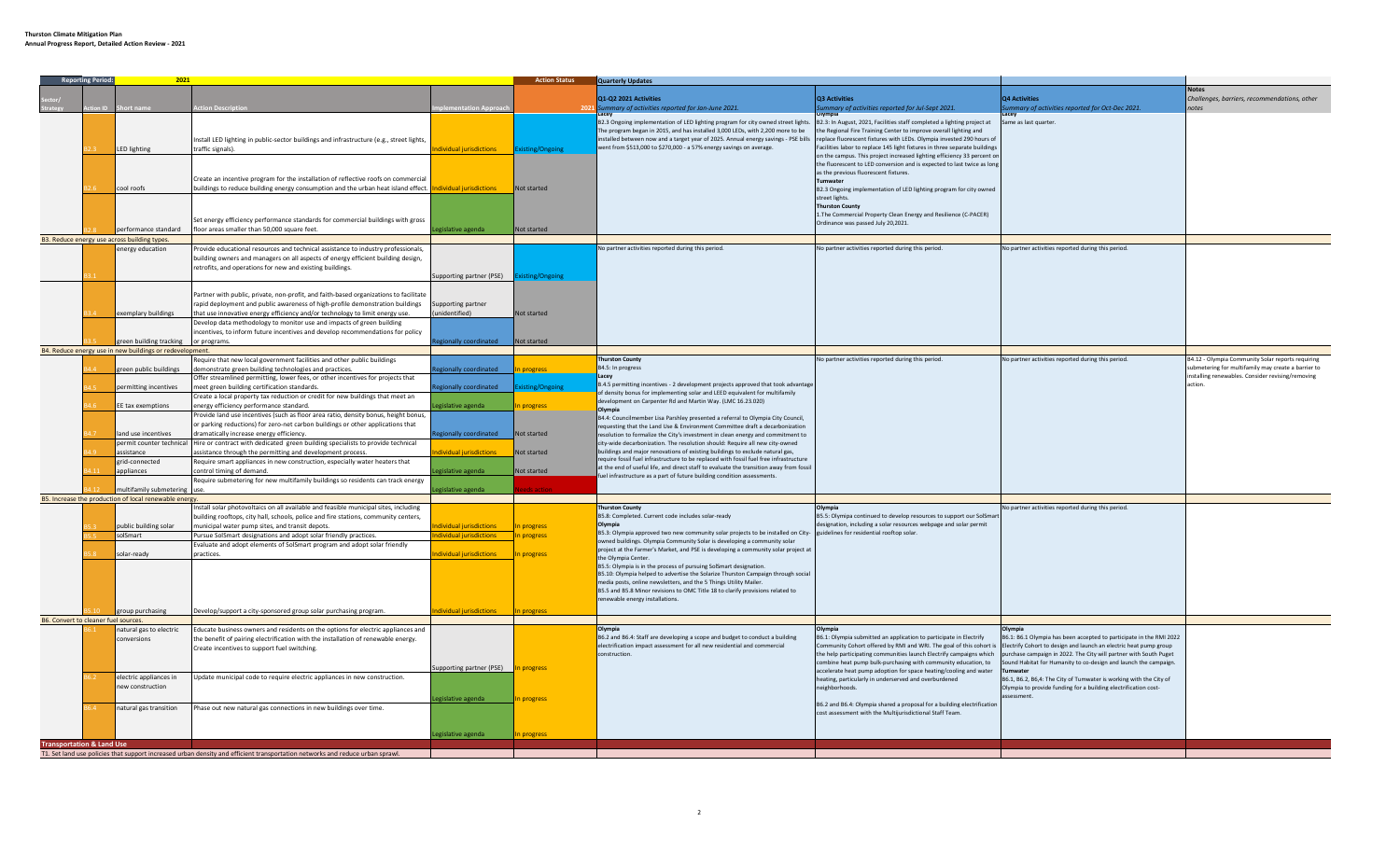| 2021<br><b>Reporting Perior</b> |                   |                                                      | <b>Action Status</b>                                                                    | <b>Quarterly Updates</b> |             |                                                                                                                                                     |                                                                                                                                      |                                                                                                                                                   |                                              |
|---------------------------------|-------------------|------------------------------------------------------|-----------------------------------------------------------------------------------------|--------------------------|-------------|-----------------------------------------------------------------------------------------------------------------------------------------------------|--------------------------------------------------------------------------------------------------------------------------------------|---------------------------------------------------------------------------------------------------------------------------------------------------|----------------------------------------------|
|                                 |                   |                                                      |                                                                                         |                          |             |                                                                                                                                                     |                                                                                                                                      |                                                                                                                                                   |                                              |
|                                 |                   |                                                      |                                                                                         |                          |             | Q1-Q2 2021 Activities                                                                                                                               | <b>Q3 Activities</b>                                                                                                                 | <b>Q4 Activities</b>                                                                                                                              | Challenges, barriers, recommendations, other |
|                                 |                   |                                                      |                                                                                         | <b>nentation Approx</b>  |             | mmary of activities reported for Jan-June 2021.                                                                                                     | ummary of activities reported for Jul-Sept 2021.                                                                                     | immary of activities reported for Oct-Dec 2021.                                                                                                   |                                              |
|                                 |                   |                                                      |                                                                                         |                          |             | Regiona                                                                                                                                             |                                                                                                                                      | hurston County                                                                                                                                    |                                              |
|                                 |                   |                                                      | Coordinate long-term plans with transit agencies to project where increased             |                          |             | T1.1: TRPC, Intercity Transit, Olympia, Lacey, and Thurston County are working on a T1.9: Won Governor's Smart Communities Award for ADU program    |                                                                                                                                      | Newly approved .5FTE Associate Planner position may include focus                                                                                 |                                              |
|                                 |                   |                                                      | density would support more transit corridors. Then change zoning/density that           |                          |             | plan for the Martin Way Corridor. In June, the draft Current Conditions report was Olympia                                                          |                                                                                                                                      | on the following action items:                                                                                                                    |                                              |
|                                 |                   |                                                      | would support new transit corridors and variety of household incomes. Promote           |                          |             | released and virtual public meeting and open house were held.                                                                                       | T1.1 - In August Olympia adopted reduced parking requirements for                                                                    | T1.1                                                                                                                                              |                                              |
|                                 |                   |                                                      | ong-term equity and healthy communities by developing incentives such as                |                          |             | https://www.trpc.org/1000/Martin-Way-Corridor-Study                                                                                                 | certain housing types when located within one quarter mile of                                                                        | T1.2                                                                                                                                              |                                              |
|                                 |                   | oordinated long term                                 | lensity bonuses for development where a percentage of the units will be                 |                          |             | T1.11: In June, TRPC completed the 2021 Buildable Lands Report, which included                                                                      | frequent transit. (Ord. 7288)                                                                                                        |                                                                                                                                                   |                                              |
|                                 |                   |                                                      |                                                                                         |                          |             | an assessment of progress toward the Sustainable Thurston land use targets                                                                          | T1.4 - Olympia issued a RFQ for professional consulting services to                                                                  | T1.2: Moved forward with consolodating single familly zoning district                                                                             |                                              |
|                                 |                   | lanning- future infill and                           | ermanently affordable for household incomes. Look for opportunities to meet             |                          |             | included in the TCMP: https://www.trpc.org/164/Buildable-Lands-Program                                                                              | address Neighborhood Centers, a key component of Olympia's                                                                           | and allowing mixed units in these zones.                                                                                                          |                                              |
|                                 |                   | urban sprawl reduction                               | he Sustainable Thurston land use vision by reducing urban sprawl.                       | lividual jurisdictions   | n progress  | <b>Thurston County</b>                                                                                                                              | Comprehensive Plan for providing small scale neighborhood retail                                                                     | Olympia                                                                                                                                           |                                              |
|                                 |                   |                                                      | eevaluate and change zoning as needed to allow for a range of housing types to          |                          |             | T1.3: Not applicable to County                                                                                                                      | across the City, within walking distance of most neighborhoods.                                                                      | T1.4: Olympia hired a consultant for the neighborhood centers work                                                                                |                                              |
|                                 |                   |                                                      | romote social economic integration of housing near the region's urban centers           |                          |             | T1.4: Not applicable to County                                                                                                                      | T1.9 - Olympia updated its webpage and ADU handout to reflect                                                                        | that will occur in 2022.                                                                                                                          |                                              |
|                                 |                   | niddle-density housing                               | moderate-density zones                                                                  | vidual jurisdictions     | progress    | T1.9: In Progress                                                                                                                                   | current provisions, the addition of the new "pre-approved" ADU plans                                                                 | T1.1: Olympia was awarded two grants from the WA State                                                                                            |                                              |
|                                 |                   | Eco districts                                        | dentify potential Eco districts to advance innovative district-scale urban              |                          |             |                                                                                                                                                     | and created informational matierals and handouts to keep at the                                                                      | Department of Commerce. One is a Transit Oriented Development                                                                                     |                                              |
|                                 |                   |                                                      | levelopment, sustainability, and neighborhood equity. Then make necessary               |                          |             | T1.1 Ongoing coordination of Martin Way corridor project, ongoing investment in                                                                     | permit counter                                                                                                                       | nplementation (TODI) grant that will be used to prepare a sub-area                                                                                |                                              |
|                                 |                   |                                                      | code/zoning changes to support their development and set ambitious                      |                          |             | Midtown to promote mixed use buildings and pedestrian oriented design. T1.9                                                                         | Tumwater                                                                                                                             | plan and non-project environmental impact statement (EIS) that                                                                                    |                                              |
|                                 |                   |                                                      | erformance outcomes to ensure their long-term success.                                  | dividual jurisdictions   | Not started | Ongoing promotion of ADU program                                                                                                                    | The City Council adopted the Tumwater Housing Action Plan on                                                                         | acilitates transit-oriented development within Olympia's 272-acre                                                                                 |                                              |
|                                 |                   |                                                      |                                                                                         |                          |             |                                                                                                                                                     | eptember 21, 2021 by Ordinance O2021-007. To address these sever                                                                     | Capital Mall Triangle subarea.                                                                                                                    |                                              |
|                                 |                   |                                                      |                                                                                         |                          |             | T1.1: Thurston Regional Planning Council, Intercity Transit, Thurston County, and                                                                   | nousing gaps, the Plan identifies six strategies for addressing housing                                                              | The second grant is a Housing Action Plan Implementation (HAPI)                                                                                   |                                              |
|                                 |                   |                                                      | Increase the number of 20-minute neighborhoods (walkable environment,                   |                          |             | the Cities of Olympia and Lacey are in the process of conducting the Martin Way                                                                     | needs in the City:                                                                                                                   | Grant. This grant application would fund one of the most important                                                                                |                                              |
|                                 |                   |                                                      | destinations that support a range of basic living needs and a residential density).     |                          |             | Corridor Study (MWCS). Martin Way is identified as an Urban Corridor in Olympia's 1. Increase the supply of permanent, income-restricted affordable |                                                                                                                                      | actions of our new Housing Action Plan - to reduce parking                                                                                        |                                              |
|                                 |                   |                                                      | Identify key infrastructure components needed to grow the number of 20-minute           |                          |             | Comprehensive Plan and is a major transportation route for the High Density                                                                         | housing.                                                                                                                             | equirements for residential uses, including for multifamily                                                                                       |                                              |
|                                 |                   | 0-minute                                             | neighborhoods, then change zoning and codes if needed and coordinate with               |                          |             | Neighborhood planned between Boulevard and Lilly Roads. The MWCS should                                                                             | . Make it easier for households to access housing and stay housed.                                                                   | levelopments near frequent transit routes. This grant will also fund                                                                              |                                              |
|                                 |                   | neighborhoods                                        | other jurisdictions to make public investments where necessary.                         | dividual jurisdictions   | n progress  | provide coordinated information to help accommodate that high density infill                                                                        | 3. Expand the overall housing supply by making it easier to build all                                                                | vork to increase flexibility and predictability in the permit process.                                                                            |                                              |
|                                 |                   |                                                      | Amend development codes to allow for attached and detached accessory dwellin            |                          |             | development in Olympia.                                                                                                                             | types of housing projects                                                                                                            | This step involves regulatory streamlining.                                                                                                       |                                              |
|                                 | $1.9 -$           | ADUs                                                 | nits (ADUs) in urban residential areas.                                                 | dividual jurisdictions   | omplete     | T1.1: Olympia staff are submitting a grant application, with input from multiple city 4. Increase the variety of housing choices.                   |                                                                                                                                      | Work under these grants will occur in 2022 and the first half of 2023.                                                                            |                                              |
|                                 |                   |                                                      |                                                                                         |                          |             | departments and Intercity Transit staff, to develop a subarea plan and a planned                                                                    | 5. Continually build on resources, collaboration, and public                                                                         |                                                                                                                                                   |                                              |
|                                 |                   |                                                      |                                                                                         |                          |             | action for the high density neighborhood area planned on the westside of Olympia, understanding to improve implementation of housing strategies.    |                                                                                                                                      |                                                                                                                                                   |                                              |
|                                 |                   |                                                      |                                                                                         |                          |             | near Capital Mall.                                                                                                                                  | 5. Establish a permanent source of funding for low-income housing.                                                                   |                                                                                                                                                   |                                              |
|                                 |                   |                                                      |                                                                                         |                          |             | T1.2: Olympia adopted Housing Option Code Amendments to increase the variety                                                                        | Inder each of these strategies are specific actions for the City to                                                                  |                                                                                                                                                   |                                              |
|                                 |                   |                                                      |                                                                                         |                          |             | of housing types (ADUs, duplexes, triplexes, fourplexes, sixplexes and courtyard                                                                    | consider implementing. It is important to note that the City has done                                                                |                                                                                                                                                   |                                              |
|                                 |                   |                                                      |                                                                                         |                          |             | apartments) and reduce barriers for them (e.g. lot size and lot width standards).                                                                   | a great deal of work in the past two years to achieve some of the                                                                    |                                                                                                                                                   |                                              |
|                                 |                   |                                                      |                                                                                         |                          |             | T1.4: Olympia began public meetings on the "Neighborhood Centers" provisions in                                                                     | actions, and more work is underway this year, all of which support the                                                               |                                                                                                                                                   |                                              |
|                                 |                   |                                                      |                                                                                         |                          |             | its Comprehensive Plan, is developing a proposal for securing professional                                                                          | <b>Climate Mitigation Plan Actions</b>                                                                                               |                                                                                                                                                   |                                              |
|                                 |                   |                                                      |                                                                                         |                          |             | consulting services to study needs of and appropriate development standards for                                                                     |                                                                                                                                      |                                                                                                                                                   |                                              |
|                                 |                   |                                                      |                                                                                         |                          |             | them, and has integrated this into its work program for 2021 and 2022.                                                                              |                                                                                                                                      |                                                                                                                                                   |                                              |
|                                 |                   |                                                      |                                                                                         |                          |             | T1.9: In Dec 2020 the City of Olympia revised its development requirements for                                                                      |                                                                                                                                      |                                                                                                                                                   |                                              |
|                                 |                   |                                                      |                                                                                         |                          |             | ADUs and eased restrictions to make adding ADUs throughout the community                                                                            |                                                                                                                                      |                                                                                                                                                   |                                              |
|                                 |                   |                                                      |                                                                                         |                          |             | easier. Additionally, the Cities of Olympia, Lacey, and Tumwater have provided four                                                                 |                                                                                                                                      |                                                                                                                                                   |                                              |
|                                 |                   |                                                      |                                                                                         |                          |             | detached ADU building plans that have been reviewed and approved under the                                                                          |                                                                                                                                      |                                                                                                                                                   |                                              |
|                                 |                   |                                                      |                                                                                         |                          |             | International Building Codes. These plans are available, free of charge, to property                                                                |                                                                                                                                      |                                                                                                                                                   |                                              |
|                                 |                   |                                                      |                                                                                         |                          |             | wners when obtaining permits. The options include a 480 sq. ft. studio; a 600 sq                                                                    |                                                                                                                                      |                                                                                                                                                   |                                              |
|                                 |                   |                                                      | Set integrated goals to consider network efficiency and reduce urban sprawl in          |                          |             | ft. one bedroom; an 800 sq. ft. two-bedroom one-story; or an 800 sq. ft. two-                                                                       |                                                                                                                                      |                                                                                                                                                   |                                              |
|                                 |                   |                                                      | land use decisions, including how density in certain areas supports transit,            |                          |             | bedroom two-story ADU.                                                                                                                              |                                                                                                                                      |                                                                                                                                                   |                                              |
|                                 |                   |                                                      | increases efficiency of utility service, and other support facilities. Consider vehicle |                          |             |                                                                                                                                                     |                                                                                                                                      |                                                                                                                                                   |                                              |
|                                 |                   | land use efficiency                                  | niles traveled (VMT) in identifying locations for large employment facilities.          | egionally coordinated    |             |                                                                                                                                                     |                                                                                                                                      |                                                                                                                                                   |                                              |
|                                 |                   | T2. Increase efficiency of the transportation system |                                                                                         |                          |             |                                                                                                                                                     |                                                                                                                                      |                                                                                                                                                   |                                              |
|                                 |                   |                                                      |                                                                                         |                          |             |                                                                                                                                                     |                                                                                                                                      |                                                                                                                                                   |                                              |
|                                 |                   |                                                      |                                                                                         |                          |             |                                                                                                                                                     |                                                                                                                                      |                                                                                                                                                   |                                              |
|                                 |                   |                                                      | Fund programs and projects to increase transportation efficiency, reduce delay,         |                          |             | T2.2: TRPC oversees a process to award federal transportation grants for several                                                                    |                                                                                                                                      | T2.2: TRPC is developing criteria to consider a transportation project's T2.2: TRPC is developing criteria to consider a transportation project's |                                              |
|                                 |                   |                                                      | and reduce emissions such as signalization coordination improvements along with         |                          |             | programs that address transportation efficiency, including the Surface                                                                              | ability to reduce greenhouse gasses for use in scoring applications for                                                              | ability to reduce greenhouse gases for use in scoring applications for                                                                            |                                              |
|                                 |                   |                                                      |                                                                                         |                          |             | Transportation Block Grant (STBG) and Congestion Mitigation and Air Quality                                                                         | transportation funding applications in 2022.                                                                                         | ransportation funding applications in 2022. Draft criteria were                                                                                   |                                              |
|                                 |                   |                                                      | application of speed harmonization techniques (ex. reevaluate speed limits,             |                          |             | Improvment Program (CMAQ).                                                                                                                          | The Smart Corridors II project between Intercity Transit, Olympia.                                                                   | circulated for review by jurisdiction staff.                                                                                                      |                                              |
|                                 |                   |                                                      | roundabouts vs signalized intersection, street connectivity). Added benefits are        |                          |             | T2.17, T5.13: TRPC coordinates the state-funded Commute Trip Reduction Program Lacey, and Tumwater is looking into transportation efficiencies in   |                                                                                                                                      | <b>Nurston County</b>                                                                                                                             |                                              |
|                                 |                   |                                                      | decreased idling time (pollution) and improve fuel efficiency (cost savings to          |                          |             | and the Federally funded Capitol Campus telework program.                                                                                           | urban corrridors through signal optimization and synchonization and                                                                  | T2.2: Board of County Commissioners approved 1 FTE staff position.                                                                                |                                              |
|                                 |                   | transportation efficiency                            |                                                                                         | dionally coordinated     | n progress  | Olympia                                                                                                                                             | mplementation of transit signal priority.                                                                                            | Action T2.2 will fall within the scope of this new position.                                                                                      |                                              |
|                                 |                   |                                                      |                                                                                         |                          |             | T2.17: Many Olympia staff have continued to telework throughout the first half Of                                                                   | T2.17: TRPC completed the I-5/US 101 Practical Solutions: State                                                                      | T2.17: Updated Thurston County's telework policy                                                                                                  |                                              |
|                                 |                   |                                                      | Develop educational campaigns about benefits (reduced greenhouse gas                    |                          |             | 2021. An employee working group is currently in the process of developing                                                                           | Capitol Campus Transportation Demand Management - Mobile Work Olympia                                                                |                                                                                                                                                   |                                              |
|                                 |                   | vehicle efficiency                                   | nission, increase fuel efficiency, safety) of properly inflated tires, including        | supporting Partner       |             | recommendations for return to in-person work, including long-term telework and                                                                      | Project, including information on teleworking trends during the                                                                      | T2.17: Continued to strongly encourage employees who are able to                                                                                  |                                              |
|                                 |                   | outreach                                             | gnage at gas stations and local businesses and partnering with schools.                 | nidentified)             | lot started | exwork guidance.                                                                                                                                    | pandemic and recommendations for increasing teleworking and                                                                          | elework full time. Continued to support flex work for employees who                                                                               |                                              |
|                                 |                   |                                                      |                                                                                         |                          |             | Tumwater                                                                                                                                            | reducing single-occupancy vehicle use on the Capitol Campus.                                                                         | annot telework.                                                                                                                                   |                                              |
|                                 |                   |                                                      |                                                                                         |                          |             | T2.17: Tumwater has continued to operate with City Hall open to the public only                                                                     |                                                                                                                                      |                                                                                                                                                   |                                              |
|                                 |                   |                                                      |                                                                                         |                          |             | part time and many employees are able to continue to telecommute or work a                                                                          | T2.17: Tumwater has continued to operate with City Hall open to the                                                                  | T2.17: Same as previous quarters. Tumwater has continued to operate                                                                               |                                              |
|                                 |                   |                                                      | Increase opportunities for employee teleworking options and staggering workdays         |                          |             | flexible schedule.                                                                                                                                  | public only part time and many employees are able to continue to                                                                     | with City Hall open to the public only part time and many employees                                                                               |                                              |
|                                 | T <sub>2.17</sub> | teleworking/flex work                                | or schedules to reduce employees driving during peak traffic times.                     | lividual iurisdictions   | In progress |                                                                                                                                                     | elecommute or work a flexible schedule. T2.17: Same as the last two are able to continue to telecommute or work a flexible schedule. |                                                                                                                                                   |                                              |
|                                 |                   |                                                      |                                                                                         |                          |             |                                                                                                                                                     | <b>uarters</b>                                                                                                                       |                                                                                                                                                   |                                              |
|                                 |                   |                                                      |                                                                                         |                          |             |                                                                                                                                                     |                                                                                                                                      |                                                                                                                                                   |                                              |
|                                 |                   |                                                      |                                                                                         |                          |             |                                                                                                                                                     |                                                                                                                                      |                                                                                                                                                   |                                              |
|                                 |                   |                                                      |                                                                                         |                          |             |                                                                                                                                                     |                                                                                                                                      |                                                                                                                                                   |                                              |
|                                 |                   | telecommuting                                        | Develop grants and provide financial resources for installation of infrastructure       |                          |             |                                                                                                                                                     |                                                                                                                                      |                                                                                                                                                   |                                              |
|                                 |                   | nfrastructure                                        |                                                                                         |                          |             |                                                                                                                                                     |                                                                                                                                      |                                                                                                                                                   |                                              |
|                                 |                   |                                                      | ecessary to support telecommuting.                                                      | gionally coordinated     | progress    |                                                                                                                                                     |                                                                                                                                      |                                                                                                                                                   |                                              |
|                                 |                   | T3. Increase adoption of electric vehicles.          |                                                                                         |                          |             |                                                                                                                                                     |                                                                                                                                      |                                                                                                                                                   |                                              |
|                                 |                   | V parking new                                        | Require large commercial and residential buildings to dedicate a percentage of          |                          |             |                                                                                                                                                     |                                                                                                                                      | <b>Nurston County</b>                                                                                                                             |                                              |
|                                 |                   | :onstruction                                         | arking spots for electric vehicle charging.                                             | zionally coordinated     | progress    | TRPC is developing an assessment of the region's EV charging network as part of its 73.7: TRPC completed an assessment of the region's EV charging  |                                                                                                                                      | 3.7: Newly approved .5FTE Associate Planner position may include                                                                                  |                                              |
|                                 |                   |                                                      | Allow free parking for all electric vehicles at local government buildings and in city  |                          |             | State of the System                                                                                                                                 | etwork as part of its State of the System:                                                                                           | ocus on the following action items.                                                                                                               |                                              |
|                                 |                   |                                                      | centers to encourage the adoption of all electric vehicles. Increase cost of parking    |                          |             | <b>Thurston County:</b>                                                                                                                             | https://www.trpc.org/1082/Electric-Vehicles                                                                                          | Lacey                                                                                                                                             |                                              |
|                                 |                   | free EV parking                                      | for Non-EV vehicles.                                                                    | dividual jurisdictions   | Not started | T3.1: Completed                                                                                                                                     | Lacev                                                                                                                                | Budget adoption included an electric vehicle as a test bed for future                                                                             |                                              |
|                                 |                   |                                                      |                                                                                         |                          |             |                                                                                                                                                     | T2 1 Pos                                                                                                                             |                                                                                                                                                   |                                              |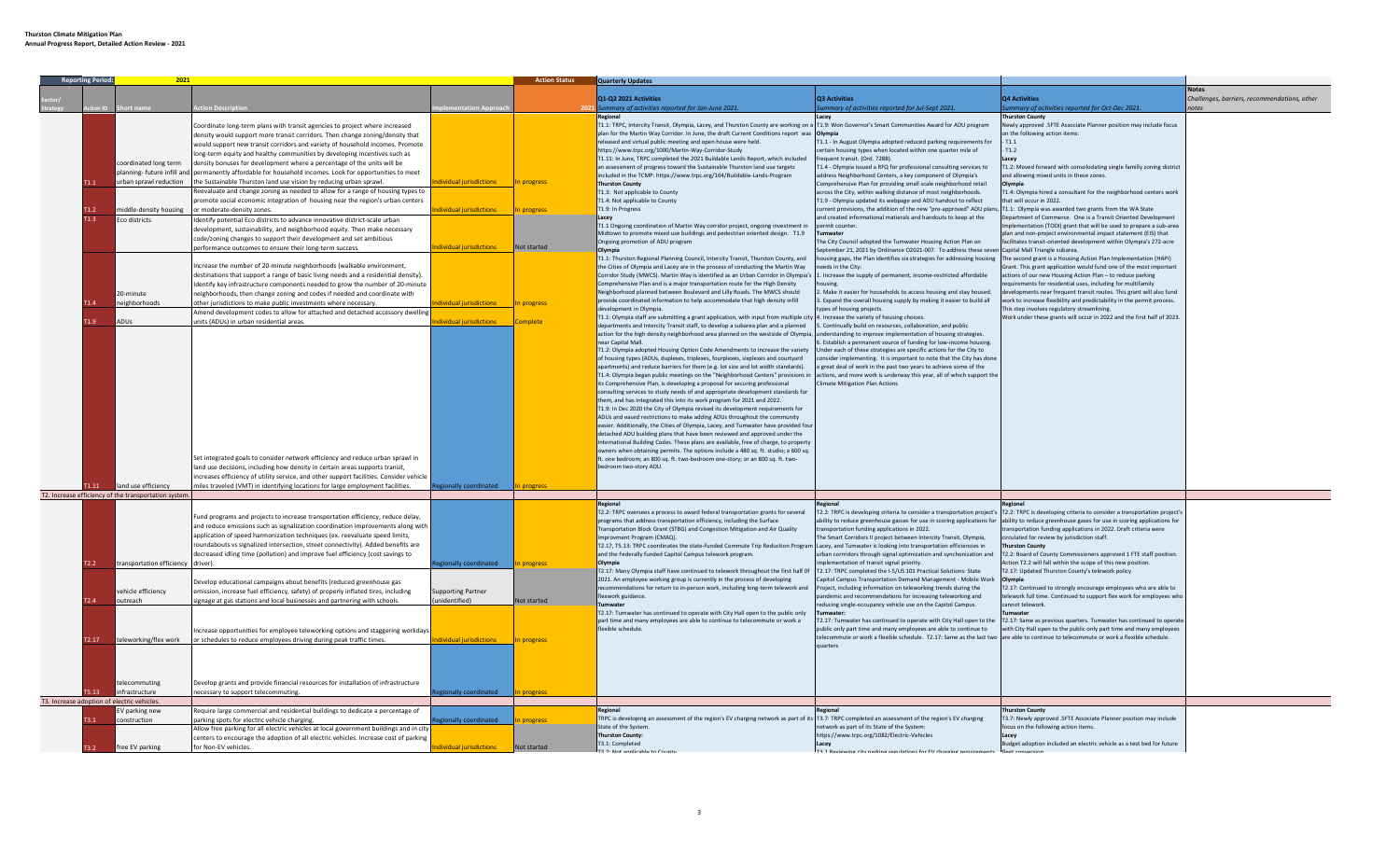|                                         |             | 2021                                                                         |                                                                                                               |                                          | <b>Action Status</b>    | Quarterly Updates                                                                                                                                                |                                                                                                                                              |                                                                                                                                            |                                                    |
|-----------------------------------------|-------------|------------------------------------------------------------------------------|---------------------------------------------------------------------------------------------------------------|------------------------------------------|-------------------------|------------------------------------------------------------------------------------------------------------------------------------------------------------------|----------------------------------------------------------------------------------------------------------------------------------------------|--------------------------------------------------------------------------------------------------------------------------------------------|----------------------------------------------------|
|                                         |             |                                                                              |                                                                                                               |                                          |                         |                                                                                                                                                                  |                                                                                                                                              |                                                                                                                                            |                                                    |
|                                         |             |                                                                              |                                                                                                               |                                          |                         | Q1-Q2 2021 Activities                                                                                                                                            | Q3 Activities                                                                                                                                | Q4 Activities                                                                                                                              | Challenges, barriers, recommendations, other       |
|                                         |             |                                                                              | ction Description                                                                                             | ntation Approa                           | 202                     | mmary of activities reported for Jan-June 2021.                                                                                                                  | Summary of activities reported for Jul-Sept 2021.                                                                                            | immary of activities reported for Oct-Dec 2021.                                                                                            |                                                    |
|                                         |             |                                                                              | Require all new residential construction be built EV ready. Create a simple and                               |                                          |                         |                                                                                                                                                                  | LMC 16.73, and parking minimums for multi-family development LMC                                                                             | Tumwater                                                                                                                                   |                                                    |
|                                         |             |                                                                              | onsistent residential charging station permitting process to reduce costs and                                 |                                          |                         | T3.1 Final planning for 12 new EV chargers in public spaces                                                                                                      | 16.72.                                                                                                                                       | T3.10: The City's internal sustainability group, the Green Team, is                                                                        |                                                    |
|                                         |             | EV ready building code                                                       | time to development.                                                                                          | gionally coordinated                     | Not started             | <b>Fumwater</b>                                                                                                                                                  | Tumwater                                                                                                                                     | working to implement an anti-idling policy for City vehicles in non-                                                                       |                                                    |
|                                         |             |                                                                              |                                                                                                               |                                          |                         | T3.10: While this isn't zero emission, the City has started trying to order and use                                                                              | T3.2 All cars can park for free at City of Tumwater buildings and                                                                            | mergency situations. Tumwater                                                                                                              |                                                    |
|                                         |             |                                                                              | Reevaluate regulations and make necessary changes to ensure charging stations                                 |                                          |                         | enewable diesel instead of regular diesel, which produces less emissions that                                                                                    |                                                                                                                                              |                                                                                                                                            |                                                    |
|                                         | T3.7        | EV integration                                                               | are able to be permitted in locations where they are needed.                                                  | dividual jurisdictions                   | In progress             | standard diesel. We have received one order of renewable diesel so far.                                                                                          | T.3.10: All Tumwater departments are also required to look at electric<br>vehicle options when purchasing a new vehicle and must present, in |                                                                                                                                            |                                                    |
|                                         |             |                                                                              | nvestigate options then set appropriate timetables and policies for municipal and                             |                                          |                         |                                                                                                                                                                  | writing, the reasons that an eletric vechile would not work for their                                                                        |                                                                                                                                            |                                                    |
|                                         |             |                                                                              | other governmental entities to replace public fleets with cleaner, energy-efficient                           |                                          |                         |                                                                                                                                                                  | need to the City Adiminstrator if they choose to purchase a non-                                                                             |                                                                                                                                            |                                                    |
|                                         |             |                                                                              |                                                                                                               |                                          |                         |                                                                                                                                                                  | electric vehicle.                                                                                                                            |                                                                                                                                            |                                                    |
|                                         | $3,10^{-1}$ | zero emission fleets                                                         | ehicles to reduce long term fuel costs, improve air quality, and reduce<br>reenhouse gas emissions.           | dividual iurisdictions                   | In progress             |                                                                                                                                                                  |                                                                                                                                              |                                                                                                                                            |                                                    |
| T4. Increase the use of public transit. |             |                                                                              |                                                                                                               |                                          |                         |                                                                                                                                                                  |                                                                                                                                              |                                                                                                                                            |                                                    |
|                                         |             |                                                                              |                                                                                                               |                                          |                         | Regional                                                                                                                                                         | No partner activities reported during this period.                                                                                           | Regional                                                                                                                                   |                                                    |
|                                         |             |                                                                              | ncrease local public transit routes/frequency with a focus on ensuring the                                    |                                          |                         | T4.4: Both Intercity Transit and Rural Transit are operated fareless.                                                                                            |                                                                                                                                              | T4.15: CTR Program. TRPC conducted a survey of Commute Trip                                                                                |                                                    |
|                                         |             |                                                                              | greatest number of riders have access to a low-carbon transportation option. Any                              |                                          |                         | Olympia                                                                                                                                                          |                                                                                                                                              | Reduction work sites - results should be available in late January 2022.                                                                   |                                                    |
|                                         |             |                                                                              | expansion of service should include an analysis of climate impacts to ensure the                              |                                          |                         | T4.1: Olympia adopted parking reductions for residential uses when within one                                                                                    |                                                                                                                                              | https://www.trpc.org/289/Thurston-Commutes-CTR                                                                                             |                                                    |
|                                         | 14.1        | increase transit                                                             | program does not result in an increase in greenhouse gas emissions.                                           | Supporting partner (IT)                  | sting/Ongoing           | quarter mile of transit with certain levels of frequency (new state law, see RCW                                                                                 |                                                                                                                                              | Olympia                                                                                                                                    |                                                    |
|                                         |             |                                                                              |                                                                                                               |                                          |                         | 36.70A.620). These parking reductions should encourage more transit ridership.                                                                                   |                                                                                                                                              | F4.1 - Olympia was awarded two grants from the WA State                                                                                    |                                                    |
|                                         |             |                                                                              | dentify and implement first/last mile, low carbon solutions to connect                                        |                                          |                         |                                                                                                                                                                  |                                                                                                                                              | Department of Commerce, as noted above. One is a Transit Oriented                                                                          |                                                    |
|                                         |             |                                                                              | neighborhoods without the population to support fixed routes to transit options.                              |                                          |                         |                                                                                                                                                                  |                                                                                                                                              | Development Implementation (TODI) grant that facilitates transit-                                                                          |                                                    |
|                                         |             |                                                                              | Engage homeowners associations for representation and feedback. Any expansion                                 |                                          |                         |                                                                                                                                                                  |                                                                                                                                              | oriented development within Olympia's 272-acre Capital Mall Triangle                                                                       |                                                    |
|                                         |             |                                                                              | of service should include an analysis of climate impacts to ensure the program                                |                                          |                         |                                                                                                                                                                  |                                                                                                                                              | subarea. The second is a Housing Action Plan Implementation (HAPI)<br>Grant to reduce parking requirements for residential uses, including |                                                    |
|                                         |             | transit connections                                                          | does not result in an increase in greenhouse gas emissions.                                                   | egionally coordinated                    | Not started             |                                                                                                                                                                  |                                                                                                                                              | or multifamily developments near frequent transit routes. This grant                                                                       |                                                    |
|                                         | 44          | fareless system                                                              | Maintain a fareless system for public transit.                                                                | Supporting partner (IT) Existing/Ongoing |                         |                                                                                                                                                                  |                                                                                                                                              | will also fund work to increase flexibility and predictability in the                                                                      |                                                    |
|                                         |             |                                                                              |                                                                                                               |                                          |                         |                                                                                                                                                                  |                                                                                                                                              | ermit process. This step involves regulatory streamlining.                                                                                 |                                                    |
|                                         |             |                                                                              | Maintain and expand a regional online page that lists all the mode shift education                            |                                          |                         |                                                                                                                                                                  |                                                                                                                                              | Work under these grants will occur in 2022 and the first half of 2023.                                                                     |                                                    |
|                                         |             |                                                                              | efforts and employer benefits opportunties (Thurston Here-To-There). Include a                                |                                          |                         |                                                                                                                                                                  |                                                                                                                                              |                                                                                                                                            |                                                    |
|                                         | T4.10       | rider education/benefits                                                     | comments section for suggestions to further transit education and ridership.                                  | egionally coordinated Existing/Ongoing   |                         |                                                                                                                                                                  |                                                                                                                                              |                                                                                                                                            |                                                    |
|                                         |             |                                                                              |                                                                                                               |                                          |                         |                                                                                                                                                                  |                                                                                                                                              |                                                                                                                                            |                                                    |
|                                         |             |                                                                              |                                                                                                               |                                          |                         |                                                                                                                                                                  |                                                                                                                                              |                                                                                                                                            |                                                    |
|                                         |             |                                                                              |                                                                                                               |                                          |                         |                                                                                                                                                                  |                                                                                                                                              |                                                                                                                                            |                                                    |
|                                         |             |                                                                              |                                                                                                               |                                          |                         |                                                                                                                                                                  |                                                                                                                                              |                                                                                                                                            |                                                    |
|                                         |             |                                                                              | Work with employers and transit agencies to develop ways to incentivize                                       |                                          |                         |                                                                                                                                                                  |                                                                                                                                              |                                                                                                                                            |                                                    |
|                                         |             |                                                                              | employee ridership (ex. rebates for employees who give up use of employer                                     |                                          |                         |                                                                                                                                                                  |                                                                                                                                              |                                                                                                                                            |                                                    |
|                                         |             | promote transit benefits parking facilities).                                |                                                                                                               | gionally coordinated                     | <b>Existing/Ongoing</b> |                                                                                                                                                                  |                                                                                                                                              |                                                                                                                                            |                                                    |
|                                         |             | T5. Increase use of active forms of travel and more efficient commute modes. |                                                                                                               |                                          |                         |                                                                                                                                                                  |                                                                                                                                              | hurston County                                                                                                                             | onstruction on Fones Road is estimated to begin in |
|                                         |             |                                                                              | Coordinate bicycle and pedestrian plans of the cities and Thurston County into a                              |                                          |                         | T5.2: Sidewalk gaps have been identified through State of the System project:                                                                                    | T5.2 and T5.4: School Walk Route Mapping. TRPC is working with                                                                               | T5.11: Newly approved .SFTE Associate Planner position may include early 2024.                                                             |                                                    |
|                                         |             |                                                                              | large regional plan to expand walking and bicycling infrastructure, including                                 |                                          |                         | https://www.trpc.org/1048/Sidewalks                                                                                                                              | North Thurston, Olympia, and Tumwater school districts to develop up focus on this action item.                                              |                                                                                                                                            |                                                    |
|                                         |             |                                                                              | separated and protected opportunities. Coordinate efforts to maximize funding                                 |                                          |                         |                                                                                                                                                                  | to 28 walking route maps for elementary and middle schools                                                                                   |                                                                                                                                            |                                                    |
|                                         |             |                                                                              | walk/bike infrastructure mechanisms and opportunities.                                                        | gionally coordinated                     | Not started             | T5.4 Olympia Safe Kids partnership along with the Walk and Roll program run by                                                                                   |                                                                                                                                              | T5.2 and T5.4: School Walk Route Mapping. TRPC completed School                                                                            |                                                    |
|                                         |             |                                                                              |                                                                                                               |                                          |                         | Intercity Transit have worked together to provide yard signs to raise awareness                                                                                  |                                                                                                                                              | Walking Route maps for the North Thurston School District and draft                                                                        |                                                    |
|                                         |             |                                                                              | barriers to transportation Develop a regional inventory to identify gaps in connectivity for safe cycling and |                                          |                         | that kids walk and bike in the area. They also have been working to address                                                                                      |                                                                                                                                              | maps for the Olympia School District.                                                                                                      |                                                    |
|                                         |             | alternatives                                                                 | valking. Then develop a strategy to prioritize projects and a plan for funding.                               | tionally coordinated                     | Not started             | ndividual school access safety issues.                                                                                                                           |                                                                                                                                              | Olympia                                                                                                                                    |                                                    |
|                                         |             |                                                                              |                                                                                                               |                                          |                         | T5.11 Olympia adopted the first ever Transportation Master Plan in February 2021.                                                                                |                                                                                                                                              | T2.2, T5: Received a \$2M grant from the Transportation Improvement                                                                        |                                                    |
|                                         |             |                                                                              |                                                                                                               |                                          |                         | The plan defines improvements to our streets that will help people walk, bike and                                                                                |                                                                                                                                              | loard, which fully funded the Fones Road project. This project will                                                                        |                                                    |
|                                         |             | school drop-off                                                              | Maintain and expand a walking/biking incentive program with safety education                                  |                                          |                         | use transit. Olympia's new Transportation Concurrency program is now based on<br>'person trips" rather than vehicle trips. Now transportation impact fees can be |                                                                                                                                              | nprove crosswalks, including at the Woodland Trail, add bicycle and<br>bedestrian facilities, and add a roundabout. We will also add       |                                                    |
|                                         | 5.4         | alternative modes                                                            | for families.                                                                                                 | Supporting partner (IT)                  | sting/Ongoin            | used on improvements for bicyclists, pedestrians, and transit riders.                                                                                            |                                                                                                                                              | andscaping and pedestrian-scale lighting. This will include the                                                                            |                                                    |
|                                         |             |                                                                              |                                                                                                               |                                          |                         | Lacey                                                                                                                                                            |                                                                                                                                              | region's first separated bike lanes.                                                                                                       |                                                    |
|                                         |             |                                                                              |                                                                                                               |                                          |                         | T5.1 Applied for Complete Streets grant, Specific projects TBD.                                                                                                  |                                                                                                                                              | [2.2, T5: Continued design of 2022's capital projects, which include                                                                       |                                                    |
|                                         |             |                                                                              |                                                                                                               |                                          |                         |                                                                                                                                                                  |                                                                                                                                              | avement markings to improve bike safety on State Ave, an                                                                                   |                                                    |
|                                         |             |                                                                              |                                                                                                               |                                          |                         |                                                                                                                                                                  |                                                                                                                                              | tersection improvement at State Avenue and East Bay, and a                                                                                 |                                                    |
|                                         |             |                                                                              |                                                                                                               |                                          |                         |                                                                                                                                                                  |                                                                                                                                              | bike/ped crossing improvement on Boulevard Road at the I-5 Trail.                                                                          |                                                    |
|                                         |             |                                                                              |                                                                                                               |                                          |                         |                                                                                                                                                                  |                                                                                                                                              | T5: Pursued a Complete Streets grant from the Transportation                                                                               |                                                    |
|                                         |             |                                                                              |                                                                                                               |                                          |                         |                                                                                                                                                                  |                                                                                                                                              | mprovement Board.                                                                                                                          |                                                    |
|                                         |             |                                                                              |                                                                                                               |                                          |                         |                                                                                                                                                                  |                                                                                                                                              |                                                                                                                                            |                                                    |
|                                         |             |                                                                              |                                                                                                               |                                          |                         |                                                                                                                                                                  |                                                                                                                                              |                                                                                                                                            |                                                    |
|                                         |             |                                                                              | Reevaluate long term plans and update to prioritize pedestrians and people riding                             |                                          |                         |                                                                                                                                                                  |                                                                                                                                              |                                                                                                                                            |                                                    |
|                                         |             |                                                                              | bikes. Set goals for mode shift and plans on how to achieve those goals like                                  |                                          |                         |                                                                                                                                                                  |                                                                                                                                              |                                                                                                                                            |                                                    |
|                                         |             | node shift targets and                                                       | developing car-free corridors in commercial and mixed use areas to encourage                                  |                                          |                         |                                                                                                                                                                  |                                                                                                                                              |                                                                                                                                            |                                                    |
|                                         |             | car-free areas                                                               | ande shift                                                                                                    |                                          |                         |                                                                                                                                                                  |                                                                                                                                              |                                                                                                                                            |                                                    |
|                                         |             |                                                                              |                                                                                                               |                                          |                         |                                                                                                                                                                  |                                                                                                                                              |                                                                                                                                            |                                                    |
| Water & Waste                           |             |                                                                              |                                                                                                               |                                          |                         |                                                                                                                                                                  |                                                                                                                                              |                                                                                                                                            |                                                    |
|                                         |             | W1. Increase the efficiency of water and wastewater infrastructure.          |                                                                                                               |                                          |                         |                                                                                                                                                                  |                                                                                                                                              |                                                                                                                                            |                                                    |
| W2. Reduce water consumption.           |             |                                                                              |                                                                                                               |                                          |                         |                                                                                                                                                                  |                                                                                                                                              |                                                                                                                                            |                                                    |
|                                         | W1.1        | municipal energy                                                             | Conduct efficiency improvements to municipal water and sewage treatment                                       |                                          |                         | No partner activities reported during this period.                                                                                                               | No partner activities reported during this period.                                                                                           | No partner activities reported during this period.                                                                                         |                                                    |
|                                         |             | efficiency                                                                   | systems. Prioritize components that consume the most energy and have high GHG                                 |                                          |                         |                                                                                                                                                                  |                                                                                                                                              |                                                                                                                                            |                                                    |
|                                         |             |                                                                              |                                                                                                               | dividual jurisdictions                   | <b>Existing/Ongoing</b> |                                                                                                                                                                  |                                                                                                                                              |                                                                                                                                            |                                                    |
|                                         | W2.2        | water audits                                                                 | Conduct water audits of city and county facilities to determine prioritization of                             | dividual jurisdictions                   |                         |                                                                                                                                                                  |                                                                                                                                              |                                                                                                                                            |                                                    |
|                                         |             | W3. Reduce emissions from wastewater treatment operations.                   | apital improvements.                                                                                          |                                          | <b>Existing/Ongoing</b> |                                                                                                                                                                  |                                                                                                                                              |                                                                                                                                            |                                                    |
|                                         |             |                                                                              |                                                                                                               |                                          |                         |                                                                                                                                                                  |                                                                                                                                              |                                                                                                                                            |                                                    |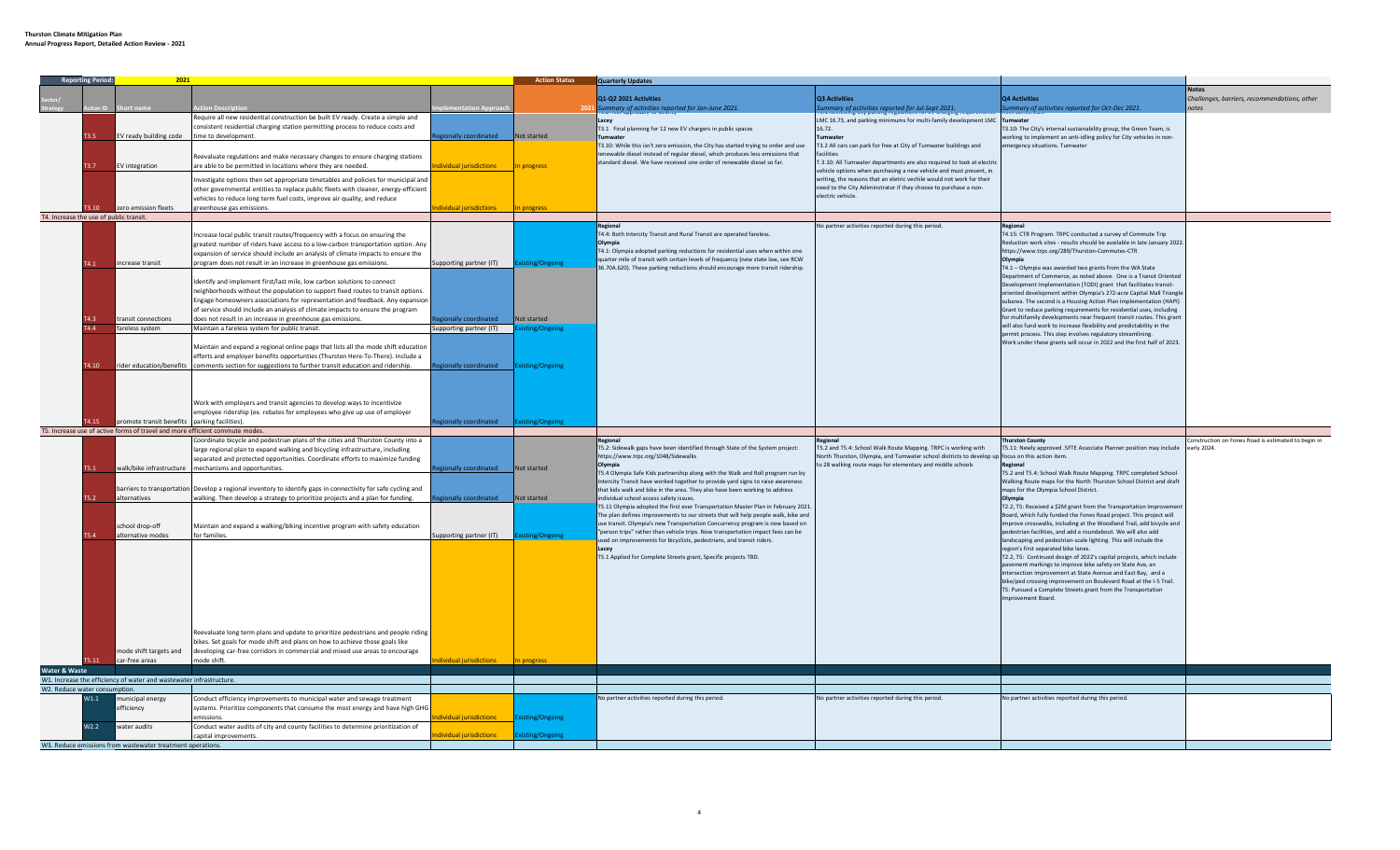|                    | <b>Reporting Period:</b><br>2021 |                                                                        |                                                                                                                                                                                                                                                                                                                                                                        | <b>Action Status</b>                                             | <b>Quarterly Updates</b> |                                                                                                                                                           |                                                                                                                                                                                                                                                                                                                                                                                                    |                                                                                                                                                                                                                   |                                                                                                                                                                                                                                                                                                                                                                                                                                                                                                                                                                                                                                                                                                                                                                                                                                                                                                                                                                                                                                                                                                                                                                                                                                                                                                                                                                                                                                  |
|--------------------|----------------------------------|------------------------------------------------------------------------|------------------------------------------------------------------------------------------------------------------------------------------------------------------------------------------------------------------------------------------------------------------------------------------------------------------------------------------------------------------------|------------------------------------------------------------------|--------------------------|-----------------------------------------------------------------------------------------------------------------------------------------------------------|----------------------------------------------------------------------------------------------------------------------------------------------------------------------------------------------------------------------------------------------------------------------------------------------------------------------------------------------------------------------------------------------------|-------------------------------------------------------------------------------------------------------------------------------------------------------------------------------------------------------------------|----------------------------------------------------------------------------------------------------------------------------------------------------------------------------------------------------------------------------------------------------------------------------------------------------------------------------------------------------------------------------------------------------------------------------------------------------------------------------------------------------------------------------------------------------------------------------------------------------------------------------------------------------------------------------------------------------------------------------------------------------------------------------------------------------------------------------------------------------------------------------------------------------------------------------------------------------------------------------------------------------------------------------------------------------------------------------------------------------------------------------------------------------------------------------------------------------------------------------------------------------------------------------------------------------------------------------------------------------------------------------------------------------------------------------------|
|                    |                                  |                                                                        |                                                                                                                                                                                                                                                                                                                                                                        |                                                                  |                          |                                                                                                                                                           |                                                                                                                                                                                                                                                                                                                                                                                                    |                                                                                                                                                                                                                   | <b>Notes</b>                                                                                                                                                                                                                                                                                                                                                                                                                                                                                                                                                                                                                                                                                                                                                                                                                                                                                                                                                                                                                                                                                                                                                                                                                                                                                                                                                                                                                     |
|                    |                                  |                                                                        |                                                                                                                                                                                                                                                                                                                                                                        |                                                                  |                          | Q1-Q2 2021 Activities                                                                                                                                     | Q3 Activities                                                                                                                                                                                                                                                                                                                                                                                      | <b>Q4 Activities</b>                                                                                                                                                                                              | Challenges, barriers, recommendations, other                                                                                                                                                                                                                                                                                                                                                                                                                                                                                                                                                                                                                                                                                                                                                                                                                                                                                                                                                                                                                                                                                                                                                                                                                                                                                                                                                                                     |
|                    |                                  |                                                                        | tion Descriptior                                                                                                                                                                                                                                                                                                                                                       | entation Approac                                                 | 202                      | Summary of activities reported for Jan-June 2021.                                                                                                         | ummary of activities reported for Jul-Sept 2021.                                                                                                                                                                                                                                                                                                                                                   | ummary of activities reported for Oct-Dec 2021.                                                                                                                                                                   |                                                                                                                                                                                                                                                                                                                                                                                                                                                                                                                                                                                                                                                                                                                                                                                                                                                                                                                                                                                                                                                                                                                                                                                                                                                                                                                                                                                                                                  |
|                    | W3.1                             | nitrous oxide capture                                                  | Research and implement nitrous oxide mitigation strategies and strategies to<br>avoid or reduce nitrous oxide emissions. Present findings and cost vs benefits<br>analysis to policy makers to determine what changes should be made.                                                                                                                                  |                                                                  |                          | No partner activities reported during this period.                                                                                                        | No partner activities reported during this period.                                                                                                                                                                                                                                                                                                                                                 | No partner activities reported during this period                                                                                                                                                                 | W3.1 - LOTT report (W. Steffensen, 10/13/2020):<br>LOTT staff researched the literature on this subject<br>and interviewed King County staff, since King County<br>was known to be working on reducing its greenhouse<br>gas emissions. LOTT's conclusion is that it is premature<br>to put any nitrous oxide (N2O) capture planning or<br>technology into action at this time. The technology for<br>measuring and capturing N2O is still in its very early<br>tages<br>Measuring of N20 is a relatively new technology that<br>is subject to significant error. There are two common<br>methods that are used; the first involves a small<br>floating flux chamber which collects off-gas, and the<br>second involves sampling the air above the bioreactor<br>when it is enclosed. King County is currently working<br>to employ both of these methods at its treatment<br>plants. It has been a trial and error process for them<br>and they are not yet at a place to accurately measure<br>nitrous oxide emissions. After King County has made<br>some headway in understanding how to apply these<br>methods. LOTT may be able to learn from their<br>experience and also work to measure N2O.<br>The collection and/or conversion of N2O is a nascent<br>technology. The literature provides some lab scale<br>examples, but LOTT staff have not found any examples<br>of collection or conversion on a practical level. |
|                    |                                  |                                                                        |                                                                                                                                                                                                                                                                                                                                                                        | upporting partner (LOTT)                                         |                          |                                                                                                                                                           |                                                                                                                                                                                                                                                                                                                                                                                                    |                                                                                                                                                                                                                   |                                                                                                                                                                                                                                                                                                                                                                                                                                                                                                                                                                                                                                                                                                                                                                                                                                                                                                                                                                                                                                                                                                                                                                                                                                                                                                                                                                                                                                  |
|                    |                                  | W4. Divert more solid waste from landfills.                            |                                                                                                                                                                                                                                                                                                                                                                        |                                                                  |                          |                                                                                                                                                           |                                                                                                                                                                                                                                                                                                                                                                                                    |                                                                                                                                                                                                                   |                                                                                                                                                                                                                                                                                                                                                                                                                                                                                                                                                                                                                                                                                                                                                                                                                                                                                                                                                                                                                                                                                                                                                                                                                                                                                                                                                                                                                                  |
|                    | W4.4                             | waste audits                                                           | rovide waste audits for business owners and education on practices that                                                                                                                                                                                                                                                                                                |                                                                  |                          | <b>Thurston County</b>                                                                                                                                    | No partner activities reported during this period.                                                                                                                                                                                                                                                                                                                                                 | No partner activities reported during this period.                                                                                                                                                                |                                                                                                                                                                                                                                                                                                                                                                                                                                                                                                                                                                                                                                                                                                                                                                                                                                                                                                                                                                                                                                                                                                                                                                                                                                                                                                                                                                                                                                  |
|                    |                                  |                                                                        | decreate waste (ex. Compost, recycling, reuse).                                                                                                                                                                                                                                                                                                                        | Supporting partner                                               | Not started              | W4.4: In Progress                                                                                                                                         |                                                                                                                                                                                                                                                                                                                                                                                                    |                                                                                                                                                                                                                   |                                                                                                                                                                                                                                                                                                                                                                                                                                                                                                                                                                                                                                                                                                                                                                                                                                                                                                                                                                                                                                                                                                                                                                                                                                                                                                                                                                                                                                  |
|                    | W4.10                            |                                                                        | waste less food program Expand Thurston County's "Waste Less Food" program.                                                                                                                                                                                                                                                                                            |                                                                  |                          | W4.10: In Progress                                                                                                                                        |                                                                                                                                                                                                                                                                                                                                                                                                    |                                                                                                                                                                                                                   |                                                                                                                                                                                                                                                                                                                                                                                                                                                                                                                                                                                                                                                                                                                                                                                                                                                                                                                                                                                                                                                                                                                                                                                                                                                                                                                                                                                                                                  |
|                    |                                  | W6. Reduce consumption of carbon-intensive goods and services.         |                                                                                                                                                                                                                                                                                                                                                                        | gionally coordinated                                             | <b>Existing/Ongoing</b>  |                                                                                                                                                           |                                                                                                                                                                                                                                                                                                                                                                                                    |                                                                                                                                                                                                                   |                                                                                                                                                                                                                                                                                                                                                                                                                                                                                                                                                                                                                                                                                                                                                                                                                                                                                                                                                                                                                                                                                                                                                                                                                                                                                                                                                                                                                                  |
|                    | W6.6                             | supply chain                                                           | rovide free technical assistance to local businesses in reducing the carbon                                                                                                                                                                                                                                                                                            |                                                                  |                          | No partner activities reported during this period.                                                                                                        | No partner activities reported during this period.                                                                                                                                                                                                                                                                                                                                                 | No partner activities reported during this period.                                                                                                                                                                |                                                                                                                                                                                                                                                                                                                                                                                                                                                                                                                                                                                                                                                                                                                                                                                                                                                                                                                                                                                                                                                                                                                                                                                                                                                                                                                                                                                                                                  |
| iculture & Forests |                                  |                                                                        |                                                                                                                                                                                                                                                                                                                                                                        | upporting partner (EDC) Not started                              |                          |                                                                                                                                                           |                                                                                                                                                                                                                                                                                                                                                                                                    |                                                                                                                                                                                                                   |                                                                                                                                                                                                                                                                                                                                                                                                                                                                                                                                                                                                                                                                                                                                                                                                                                                                                                                                                                                                                                                                                                                                                                                                                                                                                                                                                                                                                                  |
|                    |                                  | A1. Reduce emissions from agricultural practices.                      |                                                                                                                                                                                                                                                                                                                                                                        |                                                                  |                          |                                                                                                                                                           |                                                                                                                                                                                                                                                                                                                                                                                                    |                                                                                                                                                                                                                   |                                                                                                                                                                                                                                                                                                                                                                                                                                                                                                                                                                                                                                                                                                                                                                                                                                                                                                                                                                                                                                                                                                                                                                                                                                                                                                                                                                                                                                  |
|                    |                                  | A2. Support agricultural practices that sequester carbon.              |                                                                                                                                                                                                                                                                                                                                                                        |                                                                  |                          |                                                                                                                                                           |                                                                                                                                                                                                                                                                                                                                                                                                    |                                                                                                                                                                                                                   |                                                                                                                                                                                                                                                                                                                                                                                                                                                                                                                                                                                                                                                                                                                                                                                                                                                                                                                                                                                                                                                                                                                                                                                                                                                                                                                                                                                                                                  |
|                    |                                  | nutrient management                                                    | rovide education and incentives (e.g., grants, loans, technical assistance) reduce<br>nitrous oxide emissions when managing fertilizer.                                                                                                                                                                                                                                | Supporting partner (TCD)                                         | xisting/Ongoing          | A2.1: The Steering Committee approved TRPC developing a carbon sequestration<br>white paper outlining policy options for this actions.                    | No partner activities reported during this period.                                                                                                                                                                                                                                                                                                                                                 | No partner activities reported during this period.                                                                                                                                                                |                                                                                                                                                                                                                                                                                                                                                                                                                                                                                                                                                                                                                                                                                                                                                                                                                                                                                                                                                                                                                                                                                                                                                                                                                                                                                                                                                                                                                                  |
|                    |                                  | regenerative agriculture                                               | Expand regenerative agricultural practices among farmers that aim for a "whole<br>arm" approach. Provide education on how to increase organic matter content<br>and water retention in soils within urban and agricultural settings.                                                                                                                                   | Supporting partner (TCD)                                         | xisting/Ongoing          |                                                                                                                                                           |                                                                                                                                                                                                                                                                                                                                                                                                    |                                                                                                                                                                                                                   |                                                                                                                                                                                                                                                                                                                                                                                                                                                                                                                                                                                                                                                                                                                                                                                                                                                                                                                                                                                                                                                                                                                                                                                                                                                                                                                                                                                                                                  |
|                    |                                  | A5. Manage forests and other ecosystems to sequester carbon.           |                                                                                                                                                                                                                                                                                                                                                                        |                                                                  |                          |                                                                                                                                                           |                                                                                                                                                                                                                                                                                                                                                                                                    |                                                                                                                                                                                                                   |                                                                                                                                                                                                                                                                                                                                                                                                                                                                                                                                                                                                                                                                                                                                                                                                                                                                                                                                                                                                                                                                                                                                                                                                                                                                                                                                                                                                                                  |
|                    |                                  | eforestation &<br>afforestation program                                | Develop a coordinated reforestation/afforestation program. Begin by identifying<br>priority areas where reforestation and afforestation may have carbon reduction<br>henefits<br>Support aggressive implementation of habitat conservation plans that provide for<br>preservation and restoration of prairie habitat for endangered and threatened<br>prairie species. | gionally coordinated<br>egionally coordinated <b>In progress</b> | <b>nrogress</b>          | Regional<br>A5.1, A7.3: The Steering Committee approved TRPC developing a carbon<br>sequestration white paper outlining policy options for these actions. | <b>fumwater</b><br>A7.3: The City is continuing to meet on a monthly basis and<br>sometimes more with USFWS to complete the City's Habitat<br>Conservation Plan.                                                                                                                                                                                                                                   | Tumwater<br>A7.3: The City is continuing to meet on a monthly basis and<br>sometimes more with USFWS to complete the City's Habitat<br>Conservation Plan.                                                         |                                                                                                                                                                                                                                                                                                                                                                                                                                                                                                                                                                                                                                                                                                                                                                                                                                                                                                                                                                                                                                                                                                                                                                                                                                                                                                                                                                                                                                  |
|                    |                                  | prairie preservation<br>A6. Reduce emissions from the urban landscape. |                                                                                                                                                                                                                                                                                                                                                                        |                                                                  |                          |                                                                                                                                                           |                                                                                                                                                                                                                                                                                                                                                                                                    |                                                                                                                                                                                                                   |                                                                                                                                                                                                                                                                                                                                                                                                                                                                                                                                                                                                                                                                                                                                                                                                                                                                                                                                                                                                                                                                                                                                                                                                                                                                                                                                                                                                                                  |
|                    |                                  | nunicipal canopy                                                       | Maximize tree canopy on jurisdiction owned or managed land, where appropriate                                                                                                                                                                                                                                                                                          |                                                                  |                          | <b>Thurston County</b>                                                                                                                                    | Lacey                                                                                                                                                                                                                                                                                                                                                                                              | <b>Thurston County</b>                                                                                                                                                                                            |                                                                                                                                                                                                                                                                                                                                                                                                                                                                                                                                                                                                                                                                                                                                                                                                                                                                                                                                                                                                                                                                                                                                                                                                                                                                                                                                                                                                                                  |
|                    |                                  |                                                                        | in balance with other jurisdictional goals.                                                                                                                                                                                                                                                                                                                            | dividual jurisdictions                                           | n progress               | A6.9: In Progress<br>A6.5, A6.9 Urban Forest Management Plan outreach and community engagement<br>during month of April                                   | A6.5, A6.9 Adopted Urban Forest Management Plan, Continued<br>community outreach during the month of August "Arbor Month" with New staff position in long-range planning to work on forest<br>a proclamation, social media campaign, website, and Tree Bingo.<br>A6.5, A6.9: After the City Council adopted the Urban Forestry<br>Management Plan in early 2021 and tree canopy coverage goals for | A6.5, A6.9: Thurston County<br>onversion ordinance and urban tree standards.<br>A6.5, A6.9: After the City Council adopted the Urban Forestry<br>Management Plan in early 2021 and tree canopy coverage goals for |                                                                                                                                                                                                                                                                                                                                                                                                                                                                                                                                                                                                                                                                                                                                                                                                                                                                                                                                                                                                                                                                                                                                                                                                                                                                                                                                                                                                                                  |
|                    |                                  | tree canopy preservation                                               | Develop a tree canopy ordinance that establishes a baseline for current urban<br>canopy and sets goals for future canopy to increase resilience. Combine direct<br>cooling value (urban heat island mitigation) with carbon sequestration value when<br>evaluating urban tree management.                                                                              |                                                                  |                          |                                                                                                                                                           | the entire City. The Tree Board, Planning Commission, and staff<br>having beeing working on implementation of the plan's action.                                                                                                                                                                                                                                                                   | the entire City. The Tree Board, Planning Commission, and staff<br>aving being working on implementation of the plan's actions.                                                                                   |                                                                                                                                                                                                                                                                                                                                                                                                                                                                                                                                                                                                                                                                                                                                                                                                                                                                                                                                                                                                                                                                                                                                                                                                                                                                                                                                                                                                                                  |
|                    |                                  |                                                                        |                                                                                                                                                                                                                                                                                                                                                                        | dividual jurisdictions                                           |                          |                                                                                                                                                           |                                                                                                                                                                                                                                                                                                                                                                                                    |                                                                                                                                                                                                                   |                                                                                                                                                                                                                                                                                                                                                                                                                                                                                                                                                                                                                                                                                                                                                                                                                                                                                                                                                                                                                                                                                                                                                                                                                                                                                                                                                                                                                                  |
|                    |                                  |                                                                        |                                                                                                                                                                                                                                                                                                                                                                        |                                                                  |                          |                                                                                                                                                           |                                                                                                                                                                                                                                                                                                                                                                                                    |                                                                                                                                                                                                                   |                                                                                                                                                                                                                                                                                                                                                                                                                                                                                                                                                                                                                                                                                                                                                                                                                                                                                                                                                                                                                                                                                                                                                                                                                                                                                                                                                                                                                                  |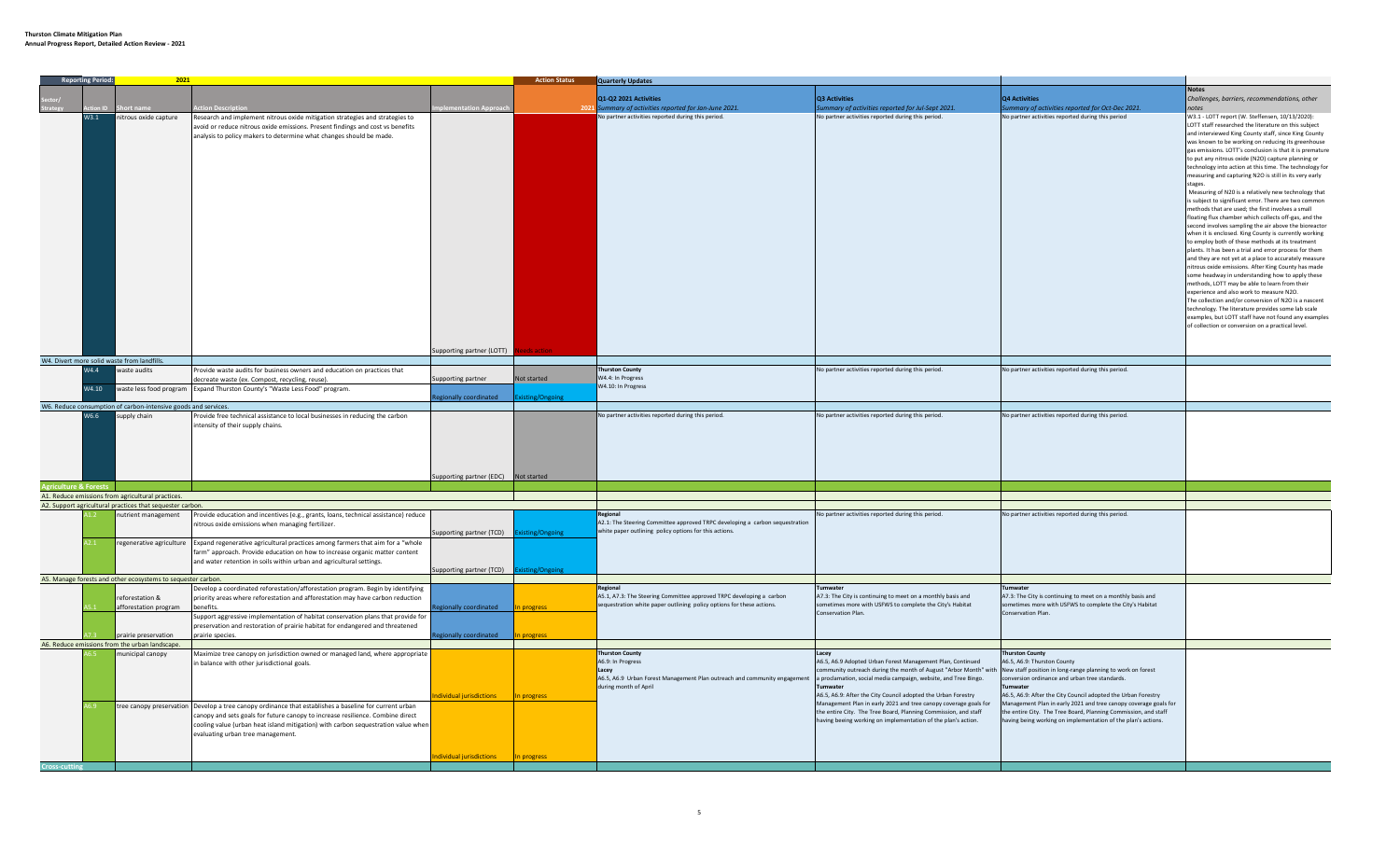| <b>Reporting Period:</b> | 2021                                                                |                                                                                                                         |                                         | <b>Action Status</b> | <b>Quarterly Updates</b>                                                                    |                                                                                                                                                       |                                                                                                                                      |                                                                                                                   |
|--------------------------|---------------------------------------------------------------------|-------------------------------------------------------------------------------------------------------------------------|-----------------------------------------|----------------------|---------------------------------------------------------------------------------------------|-------------------------------------------------------------------------------------------------------------------------------------------------------|--------------------------------------------------------------------------------------------------------------------------------------|-------------------------------------------------------------------------------------------------------------------|
|                          |                                                                     |                                                                                                                         |                                         |                      |                                                                                             |                                                                                                                                                       |                                                                                                                                      | <b>Notes</b>                                                                                                      |
|                          |                                                                     |                                                                                                                         |                                         |                      | Q1-Q2 2021 Activities                                                                       | Q3 Activities                                                                                                                                         | <b>Q4 Activities</b>                                                                                                                 | Challenges, barriers, recommendations, other                                                                      |
|                          | ort name                                                            | tion Description                                                                                                        | plementation Approac                    | -202                 | ummary of activities reported for Jan-June 2021.                                            | ummary of activities reported for Jul-Sept 2021.                                                                                                      | Summary of activities reported for Oct-Dec 2021.                                                                                     | notes                                                                                                             |
|                          | G1. Conduct education and outreach across climate mitigation areas. |                                                                                                                         |                                         |                      |                                                                                             |                                                                                                                                                       |                                                                                                                                      |                                                                                                                   |
|                          | social research and                                                 | Work with higher education institutions to research effective behavior change                                           |                                         |                      | No partner activities reported during this period.                                          | No partner activities reported during this period.                                                                                                    | No partner activities reported during this period.                                                                                   | G1.7: WSU is currently doing a survey aimed at                                                                    |
|                          | behavior change                                                     | through marketing and education. Use this information in developing campaigns                                           |                                         |                      |                                                                                             |                                                                                                                                                       |                                                                                                                                      | increasing the use and success of behavior change                                                                 |
|                          | campaigns                                                           | to reduce high emissions greenhouse gases.                                                                              |                                         |                      |                                                                                             |                                                                                                                                                       |                                                                                                                                      | campaigns, mainly focused on stormwater and water                                                                 |
|                          |                                                                     |                                                                                                                         |                                         |                      |                                                                                             |                                                                                                                                                       |                                                                                                                                      | quality work, but the lessons learned could be used for<br>a wide variety of campaigns. Professor Joe Cook in the |
|                          |                                                                     |                                                                                                                         |                                         |                      |                                                                                             |                                                                                                                                                       |                                                                                                                                      | WSU School of Economics is leading this effort,                                                                   |
|                          |                                                                     |                                                                                                                         |                                         |                      |                                                                                             |                                                                                                                                                       |                                                                                                                                      | joe.cook@wsu.edu                                                                                                  |
|                          |                                                                     |                                                                                                                         |                                         |                      |                                                                                             |                                                                                                                                                       |                                                                                                                                      |                                                                                                                   |
|                          |                                                                     |                                                                                                                         |                                         |                      |                                                                                             |                                                                                                                                                       |                                                                                                                                      |                                                                                                                   |
|                          |                                                                     |                                                                                                                         | egionally coordinated                   | Not started          |                                                                                             |                                                                                                                                                       |                                                                                                                                      |                                                                                                                   |
|                          |                                                                     | G4. Enhance monitoring and evaluation of climate mitigation measures and outcomes.                                      |                                         |                      |                                                                                             |                                                                                                                                                       |                                                                                                                                      |                                                                                                                   |
|                          |                                                                     |                                                                                                                         |                                         |                      | Regional                                                                                    | Tumwater                                                                                                                                              | Regional                                                                                                                             |                                                                                                                   |
|                          |                                                                     | Prepare and publish an annual emissions inventory that tracks greenhouse gas                                            |                                         |                      | G4.1, G4.2, G4.3, G4.4: The Steering Committee reviewed options for ongoing                 | G4.1: Tumwater completed our 2020 Sustainability Report which                                                                                         | G4.3: Staff and the Steering Committee reviewed options for                                                                          |                                                                                                                   |
|                          |                                                                     | emissions by jurisdiction and source category. Review and update emissions                                              |                                         |                      | monitoring and assessment as part of discussions for the Long term governance<br>agreement. | calculates the City's current practices related to cliamte, energy,<br>water, transportation, and solid waste. The report will be reviewed by County. | developing an estimate of consumption-based emissions for Thurstor                                                                   |                                                                                                                   |
|                          |                                                                     | inventory methodology as necessary to address improvements to data or                                                   |                                         |                      |                                                                                             | all division managers and will be presented to the Tumwater Public                                                                                    | G4.4: TRPC developed a "Racial Equity" data section of The Profile,                                                                  |                                                                                                                   |
|                          |                                                                     | methodologies, improve consistency, incorporate changes to state or federal                                             |                                         |                      |                                                                                             | Works Committee on December 9th.                                                                                                                      | with information on racial demographics and disparities in Thurston                                                                  |                                                                                                                   |
|                          | emissions inventory                                                 | policies, or report on issues of local interest.                                                                        | Regionally coordinated Existing/Ongoing |                      |                                                                                             |                                                                                                                                                       | County: https://www.trpc.org/1069/Racial-Equity                                                                                      |                                                                                                                   |
|                          |                                                                     | Develop performance measures to determine progress toward greenhouse gas                                                |                                         |                      |                                                                                             |                                                                                                                                                       | Tumwater                                                                                                                             |                                                                                                                   |
|                          |                                                                     | reduction targets and other regional goals. Regularly update and publicize for                                          |                                         |                      |                                                                                             |                                                                                                                                                       | G4.1: Tumwater completed our 2020 Sustainability Report which                                                                        |                                                                                                                   |
|                          | performance measures                                                | community to track their progress.                                                                                      | <b>Regionally coordinated</b>           | n progress           |                                                                                             |                                                                                                                                                       | calculates the City's current practices related to climate, energy,                                                                  |                                                                                                                   |
|                          | other emission sources                                              | Expand sources and sectors in future emissions inventories to inform future                                             |                                         |                      |                                                                                             |                                                                                                                                                       | water, transportation, and solid waste. The report was reviewed by<br>all division managers and was presented to the Tumwater Public |                                                                                                                   |
|                          | and sinks                                                           | regulatory policy to reduce greenhouse gas emissions. Connected to actions T1.5                                         |                                         |                      |                                                                                             |                                                                                                                                                       | Works Committee on December 9th.                                                                                                     |                                                                                                                   |
|                          | vulnerable populations                                              | and W6.1, and sequestration actions.<br>Develop a data and monitoring mechanism that is specific to marginalized groups | <b>Regionally coordinated</b>           | n progress           |                                                                                             |                                                                                                                                                       |                                                                                                                                      |                                                                                                                   |
|                          |                                                                     | and their needs related to climate change and climate reality (e.g., access to                                          |                                         |                      |                                                                                             |                                                                                                                                                       |                                                                                                                                      |                                                                                                                   |
|                          |                                                                     | transportation, access to A/C, proximity to cooling centers) and develop a plan to                                      |                                         |                      |                                                                                             |                                                                                                                                                       |                                                                                                                                      |                                                                                                                   |
|                          |                                                                     | address these vulnerabilities with solutions that help reduce GHG emissions.                                            |                                         |                      |                                                                                             |                                                                                                                                                       |                                                                                                                                      |                                                                                                                   |
|                          |                                                                     |                                                                                                                         | <b>Regionally coordinated</b>           | n progress           |                                                                                             |                                                                                                                                                       |                                                                                                                                      |                                                                                                                   |
|                          |                                                                     |                                                                                                                         |                                         |                      |                                                                                             |                                                                                                                                                       |                                                                                                                                      |                                                                                                                   |
|                          |                                                                     | Develop and adopt policies that require the use of a "social cost of carbon                                             |                                         |                      |                                                                                             |                                                                                                                                                       |                                                                                                                                      |                                                                                                                   |
|                          | social cost of carbon                                               | measure" in zoning, development, construction, and transportation decisions.                                            | egionally coordinated                   | Not started          |                                                                                             |                                                                                                                                                       |                                                                                                                                      |                                                                                                                   |
|                          | G5. Advocate for climate-mitigating state and federal policy.       |                                                                                                                         |                                         |                      |                                                                                             |                                                                                                                                                       |                                                                                                                                      |                                                                                                                   |
|                          |                                                                     |                                                                                                                         |                                         |                      | Regional                                                                                    | Regional                                                                                                                                              | Regional                                                                                                                             |                                                                                                                   |
|                          |                                                                     | Prioritize climate mitigation policy in the municipalities' legislative agenda each                                     |                                         |                      | G5.5: The Steering Committee received regular updates on climate legislation at             | G5.5: The Steering Committee received regular updates on climate                                                                                      | G5.5: The Steering Committee discussed priorties for a 2022 legislative                                                              |                                                                                                                   |
|                          |                                                                     | year. Instruct municipal lobbyists to track and report on climate bills, and                                            |                                         |                      | meetings.                                                                                   | legislation at meetings.                                                                                                                              | agenda.                                                                                                                              |                                                                                                                   |
|                          |                                                                     | advocate for those bills that will help reduce local emissions. Work with other                                         |                                         |                      |                                                                                             |                                                                                                                                                       |                                                                                                                                      |                                                                                                                   |
|                          |                                                                     | jurisdictions across the state to add this to the priorities for the Association of                                     |                                         |                      |                                                                                             |                                                                                                                                                       |                                                                                                                                      |                                                                                                                   |
|                          | legislative agenda                                                  | Washington Cities and Washington State Association of Counties.                                                         | Legislative agenda                      | n progress           |                                                                                             |                                                                                                                                                       |                                                                                                                                      |                                                                                                                   |
|                          |                                                                     |                                                                                                                         |                                         |                      |                                                                                             |                                                                                                                                                       |                                                                                                                                      |                                                                                                                   |
|                          |                                                                     | Add as a high priority to municipality's legislative agenda - State-level                                               |                                         |                      |                                                                                             |                                                                                                                                                       |                                                                                                                                      |                                                                                                                   |
|                          |                                                                     | amendments to State building code requiring solar-ready construction. Work with                                         |                                         |                      |                                                                                             |                                                                                                                                                       |                                                                                                                                      |                                                                                                                   |
|                          |                                                                     | solar-ready building code other cities to add this to the Association of Washington Cities (AWC) priorities.            | gislative agenda                        | n progress           |                                                                                             |                                                                                                                                                       |                                                                                                                                      |                                                                                                                   |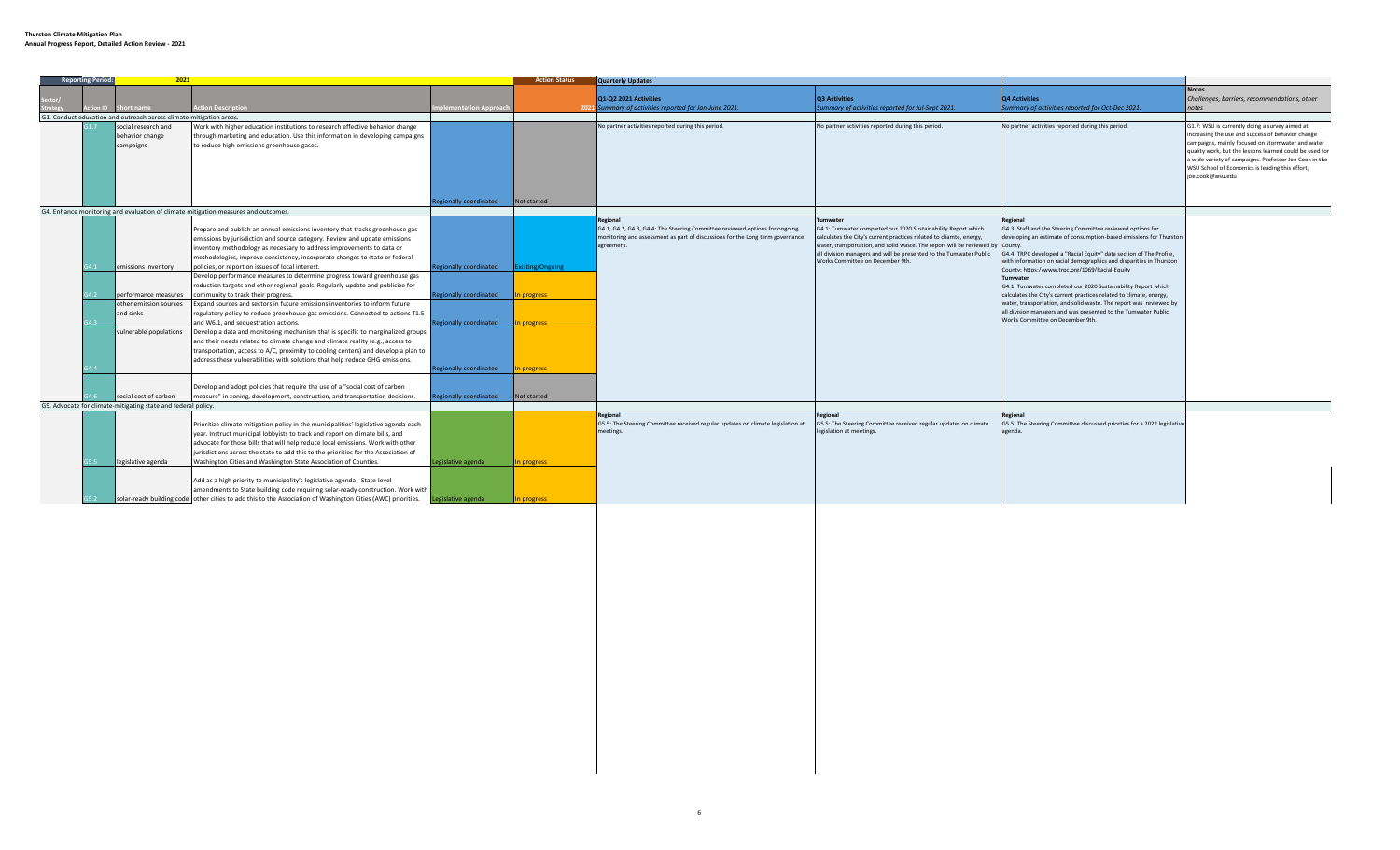**Annual Progress Report, Detailed Action Review - 2021**

| Reporting Period: |      | 2021              |                           | <b>Example 12 Action Status Quarterly Updates</b>                               |                                                                    |                                                                   |                                                                |
|-------------------|------|-------------------|---------------------------|---------------------------------------------------------------------------------|--------------------------------------------------------------------|-------------------------------------------------------------------|----------------------------------------------------------------|
|                   | t na | ction Description | <b>Iementation Approa</b> | Q1-Q2 2021 Activities<br>2021 Summary of activities reported for Jan-June 2021. | Q3 Activities<br>Summary of activities reported for Jul-Sept 2021. | Q4 Activities<br>Summary of activities reported for Oct-Dec 2021. | Notes<br>Challenges, barriers, recommendations, other<br>notes |
|                   |      |                   |                           |                                                                                 |                                                                    |                                                                   |                                                                |
|                   |      |                   |                           |                                                                                 |                                                                    |                                                                   |                                                                |
|                   |      |                   |                           |                                                                                 |                                                                    |                                                                   |                                                                |
|                   |      |                   |                           |                                                                                 |                                                                    |                                                                   |                                                                |
|                   |      |                   |                           |                                                                                 |                                                                    |                                                                   |                                                                |
|                   |      |                   |                           |                                                                                 |                                                                    |                                                                   |                                                                |
|                   |      |                   |                           |                                                                                 |                                                                    |                                                                   |                                                                |
|                   |      |                   |                           |                                                                                 |                                                                    |                                                                   |                                                                |
|                   |      |                   |                           |                                                                                 |                                                                    |                                                                   |                                                                |
|                   |      |                   |                           |                                                                                 |                                                                    |                                                                   |                                                                |
|                   |      |                   |                           |                                                                                 |                                                                    |                                                                   |                                                                |
|                   |      |                   |                           |                                                                                 |                                                                    |                                                                   |                                                                |
|                   |      |                   |                           |                                                                                 |                                                                    |                                                                   |                                                                |
|                   |      |                   |                           |                                                                                 |                                                                    |                                                                   |                                                                |
|                   |      |                   |                           |                                                                                 |                                                                    |                                                                   |                                                                |
|                   |      |                   |                           |                                                                                 |                                                                    |                                                                   |                                                                |
|                   |      |                   |                           |                                                                                 |                                                                    |                                                                   |                                                                |
|                   |      |                   |                           |                                                                                 |                                                                    |                                                                   |                                                                |
|                   |      |                   |                           |                                                                                 |                                                                    |                                                                   |                                                                |
|                   |      |                   |                           |                                                                                 |                                                                    |                                                                   |                                                                |
|                   |      |                   |                           |                                                                                 |                                                                    |                                                                   |                                                                |
|                   |      |                   |                           |                                                                                 |                                                                    |                                                                   |                                                                |
|                   |      |                   |                           |                                                                                 |                                                                    |                                                                   |                                                                |
|                   |      |                   |                           |                                                                                 |                                                                    |                                                                   |                                                                |
|                   |      |                   |                           |                                                                                 |                                                                    |                                                                   |                                                                |